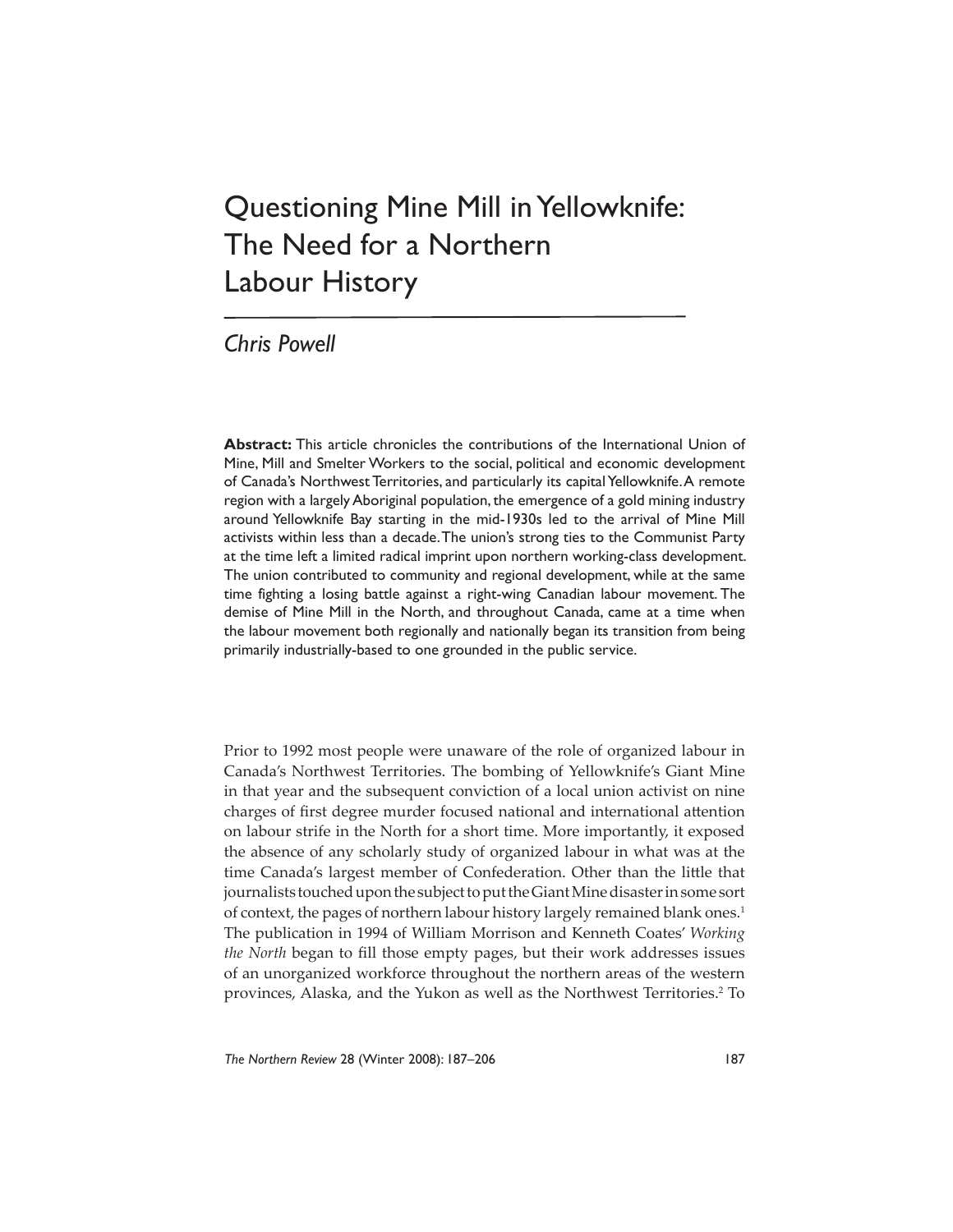date, the subject of organized labour in the Northwest Territories is still largely unexplored by historians. This is especially the case for the period prior to 1967, before the northern labour force became dominated by civil servants and their bargaining agent the Public Service Alliance of Canada.

The Northwest Territories, and Yellowknife in particular, has a rich labour history, one that is very much intertwined with the history of the labour movement in Canada. Unlike most of Canada, however, the history of organized workers "North of 60" does not spring from the mainstream. Rather, it shares a legacy with the Communist Party of Canada for the role it played in organizing and leading the only union present in the Northwest Territories between 1944 and 1967: the International Union of Mine, Mill, and Smelter Workers (Mine Mill). Not limiting itself to the negotiation of collective agreements and the filing of grievances, Mine Mill practised social unionism. It was involved in all aspects of community life. This is not to say that Yellowknife was ever a union town. It was never more a union town than it was a company town. Local popular histories of the community completely ignore the presence of organized labour, often even the presence of a working class. Instead they pay homage to local entrepreneurs, notable professionals, and senior civil servants.<sup>3</sup> In contrast, the limited popular labour history emanating from the Giant Mine bombing gives the impression that Mine Mill was far more influential than it in fact was. Part of this stems from the reality that Mine Mill was a radical union; of that there is no argument. The tendency among journalists has been to attempt to link this history of radicalism to the 1992 bombing. Though it makes for interesting journalism, it is not history. The questions that need to be asked are how radical was Mine Mill in Yellowknife—and by extension the Northwest Territories in general—and, more importantly, how influential was the union in the dayto-day lives of Yellowknifers. While Mine Mill certainly made a valuable contribution to the economic, social, cultural, and political development of the North, at no time did it dominate in these areas.

Collective bargaining in the private sector did not begin in the Northwest Territories until after World War II. Prior to 1920, the major economic activity in the North was the fur trade, which relied upon a dispersed and unorganized Aboriginal workforce. Even with the importation of large numbers of non-Aboriginal workers with the discovery of oil, and the subsequent development of a petroleum industry at Norman Wells beginning in the 1920s, labour remained unorganized.<sup>4</sup> Although the reasons for this are not clear, William Morrison and Kenneth Coates, in their study of World War II defence projects of the northwest, attribute the virtual absence of unions in the North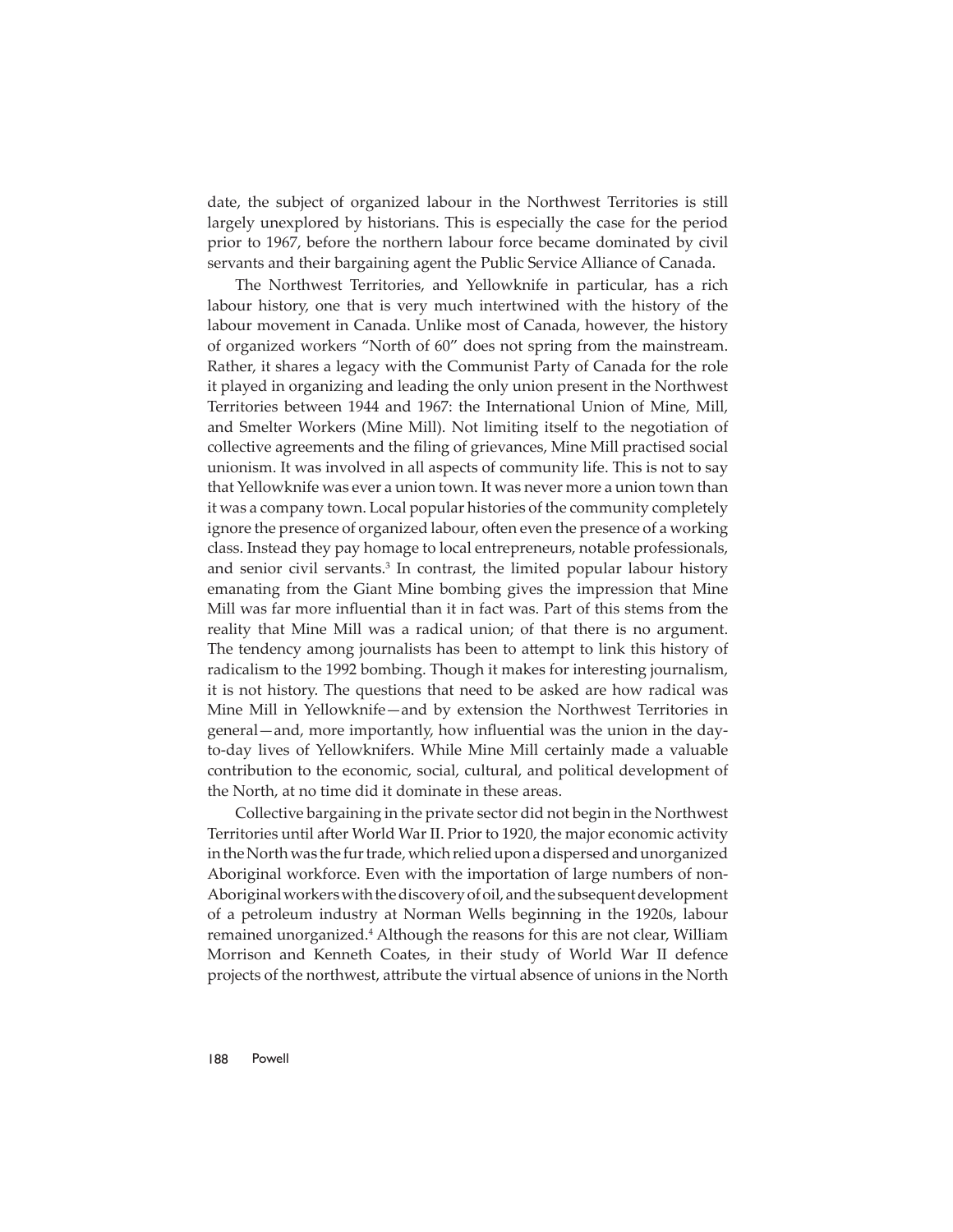to subsidized travel, high wages with ample opportunity for overtime, cheap room and board, and high mobility. If workers felt themselves to be unjustly treated, "they tended to leave rather than go on strike."5 Though these same factors were likely at work in Norman Wells, they do not explain why unions would become so popular among northern miners where similar conditions prevailed.

Organized labour in the Northwest Territories had its beginnings in the gold mining industry that developed around the Yellowknife Bay area in about 1935. By the late 1930s six mining camps were established with other explorations ongoing. By the 1940s the three largest gold mines in operation were the Con, Negus, and Giant respectively.<sup>6</sup> It was not until 1944, however, that attempts were made to organize the Yellowknife miners. That responsibility was taken on by Mine Mill.

The International Union of Mine, Mill, and Smelter Workers began as the Western Federation of Miners (WFM) in Butte, Montana on 5 May 1893.7 Prior to its more inclusive name change in 1916, the WFM had been instrumental in founding several radical labour centrals, including the wellknown Industrial Workers of the World, or "Wobblies."8 Almost extinct by the 1930s, the passage of the Wagner Act, which gave legal recognition to unions in the United States, and the emergence of the Congress of Industrial Organizations (CIO), breathed new life into Mine Mill.<sup>9</sup> Like many CIO unions in the 1930s, Mine Mill was heavily influenced by the Communist Party. Known to be honest, hard-working, and effective organizers, Communists were known to deliver on the bread-and-butter issues—such as wages—and it was this that made them popular with non-Communist union members. It was undoubtedly these characteristics, which prompted Mine Mill President Reid Robinson to hire many Communists as staff members and organizers.10 The CIO expelled Mine Mill on 15 February 1950 in the anti-communist hysteria of the post-war era.<sup>11</sup> The CIO's Canadian counterpart, the Canadian Congress of Labour (CCL), had already expelled Mine Mill the previous year.<sup>12</sup>

The history of Mine Mill in Canada largely mirrors that of the union in the United States. WFM locals appeared in Canada in the Rossland, British Columbia (BC) area in 1895, but were virtually extinct by 1920.13 Reinvigorated in the 1930s with the emergence of the CIO, Mine Mill's Canadian ranks were swelled, largely by the organizing efforts of Communist Party activists. Irving Abella, in his study of the CIO in Canada, emphasizes Mine Mill's high proportion of Party leaders.<sup>14</sup> It was hostility towards this Communist influence that led the Canadian Congress of Labour to expel Mine Mill in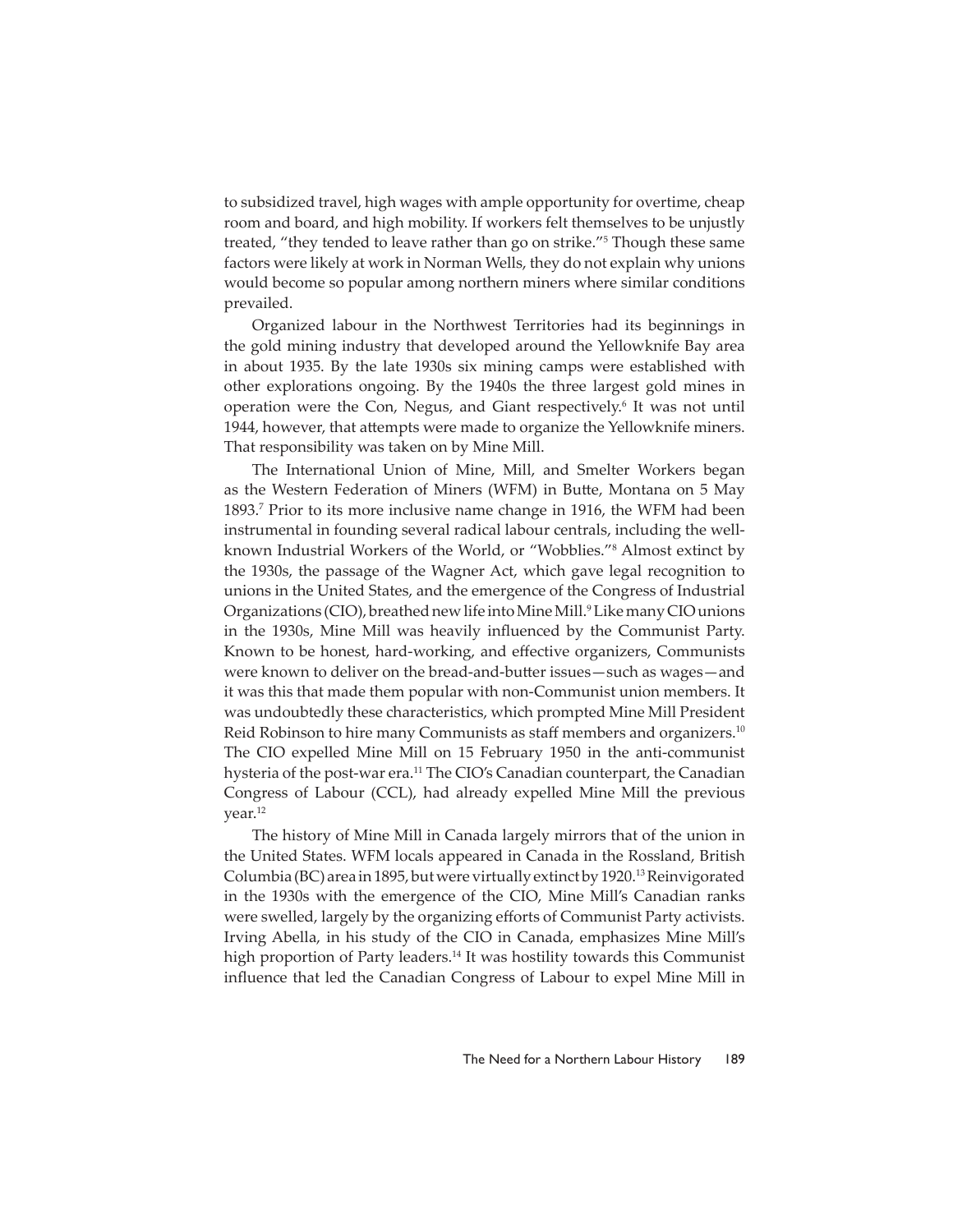1949, leaving the union vulnerable to raiding by the United Steelworkers of America (Steel) who promptly launched an aggressive and protracted war against Mine Mill.15

Despite its isolation and vulnerability to raiding, Mine Mill continued to organize and grow in Canada. In 1949, the year they were expelled from the CCL, the Canadian district of the union had a membership of 25,000 in thirty-eight locals. In contrast, Steel was twice as large and could use its strength to chip away at Mine Mill. In 1955 the Canadian district of Mine Mill was recognized as an autonomous district within the international.<sup>16</sup> The merger of the CCL and the Trades and Labour Congress of Canada (TLC) in 1956 gave the Steelworkers' war on Mine Mill the support of almost the entire Canadian labour movement. Nevertheless, Mine Mill continued to grow. In 1959 it reached a membership peak in Canada of 33,000 members in forty-one locals.<sup>17</sup> It could not, however, withstand the sustained attacks of Steel forever. On New Year's Day 1968, the International Union of Mine, Mill, and Smelter Workers ceased to exist.<sup>18</sup> All of its locals became locals of the United Steelworkers of America, including Mine Mill's five locals in the Northwest Territories.19

Mine Mill's first organizing attempt in the Northwest Territories was in 1944. In that year two members of the union acquired employment at Yellowknife's Negus Mine with the intention of organizing the employees there. Although they were successful in signing a majority of the workers and were chartered by the international as the Yellowknife District Miners' Union, Local 802 on 23 June 1944, the local at Negus was broken when management fired its leading members and established a company union in its place. It is not clear if the two members who attempted to organize Mine Mill at Negus had been sent by the union or they simply made the effort on their own. It is significant, though, that without any professional staff on site all it took was the dismissal of the leadership to halt the organizing drive. It was not until 1946 that Mine Mill was firmly established in Yellowknife, and then it would be at the Con and Giant mines.<sup>20</sup>

The circumstances surrounding how and why Mine Mill became established in Yellowknife are something of a mystery. Was it a situation where workers felt the need for a union and began to organize, or did the union send organizers to town unsolicited to begin the work of organizing a union? Perhaps the breaking of the union at the Negus Mine resulted in some dismissed union activists being hired by Con or Giant. This is unlikely given the size of the community and the probability of union activists being blacklisted by the three local mines. Popular folklore in the city of Yellowknife credits one-time Mine Mill business manager Fred Henne with organizing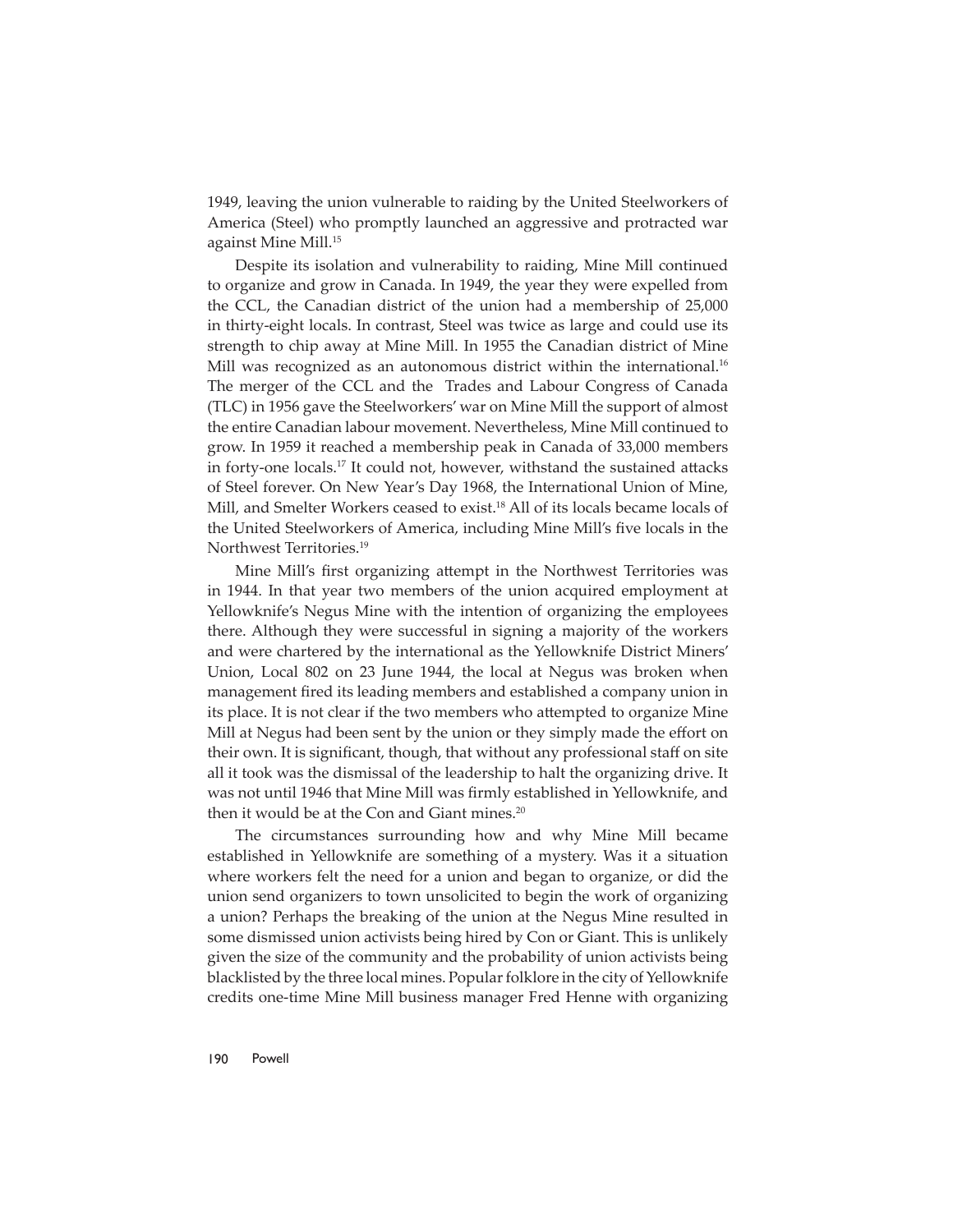the union. This is based on assertions made to the 1991 convention of the Canadian Association of Smelter and Allied Workers in Yellowknife by Barney McGuire, another former Yellowknife business manager for Mine Mill.<sup>21</sup> However, according to the history of the Yellowknife District Miners' Union published in January 1953 no mention is made of Henne. This is because the article asserts that the union was functioning by 1946. Henne did not arrive in Yellowknife until 10 January 1947.<sup>22</sup> So while it is not known what the circumstances were surrounding Mine Mill's first successful year in the North, we do know for certain that Fred Henne was not a part of it. Still, Henne would play an important role in the early life of the local.

What is known about Henne prior to his arrival in Yellowknife as the business manager for Local 802, comes largely from long-time Mine Mill activist Al King in his book *Red Bait: Struggles of a Mine Mill Local*. The former president of Local 480 in Trail, BC, Henne was an active member of the Communist Party.23 His politics, however, were motivated more by ambition than ideology. King describes Henne as "a crafty, careful individual." He relates how in 1944 Henne was an employee of Consolidated Mining and Smelting (CM&S) in Trail. As a leader in the sporting and recreational life of the community, Henne enjoyed a wide circle of friends employed by the company. In addition, Henne had several brothers employed by CM&S. Henne approached the union and not only offered to join, but more importantly offered to convince his friends and brothers to join as well. His only condition was that he be made president of Local 480. The local felt the issue important enough to refer to the local branch of the Communist Party. "Party people debated the pros and cons for hours," says King, "and to make a long story short, we did it. And that's how Fred Henne became the instant president of Local 480."24 Although King does not mention it, it was probably an additional condition that Henne join the Communist Party. Given that within less than three years Henne would find himself in Yellowknife, one wonders whether such manipulative and opportunistic qualities were seen by union and Party alike as essential skills for organizing in the North, or whether his departure for Yellowknife was more akin to a Mine Mill version of Siberian exile. Henne remained with Mine Mill in Yellowknife until 1949. Remaining in the community, he went into business.<sup>25</sup> By the end of the year he had traded in his Communist Party membership card for a Progressive Conservative one.26 In spite of his ideological inconsistency, Henne's two years with the Yellowknife union were important ones. In addition to the stability that a full-time officer gave to the fledgling local, Henne also deserves credit for negotiating Local 802's first collective agreements.<sup>27</sup>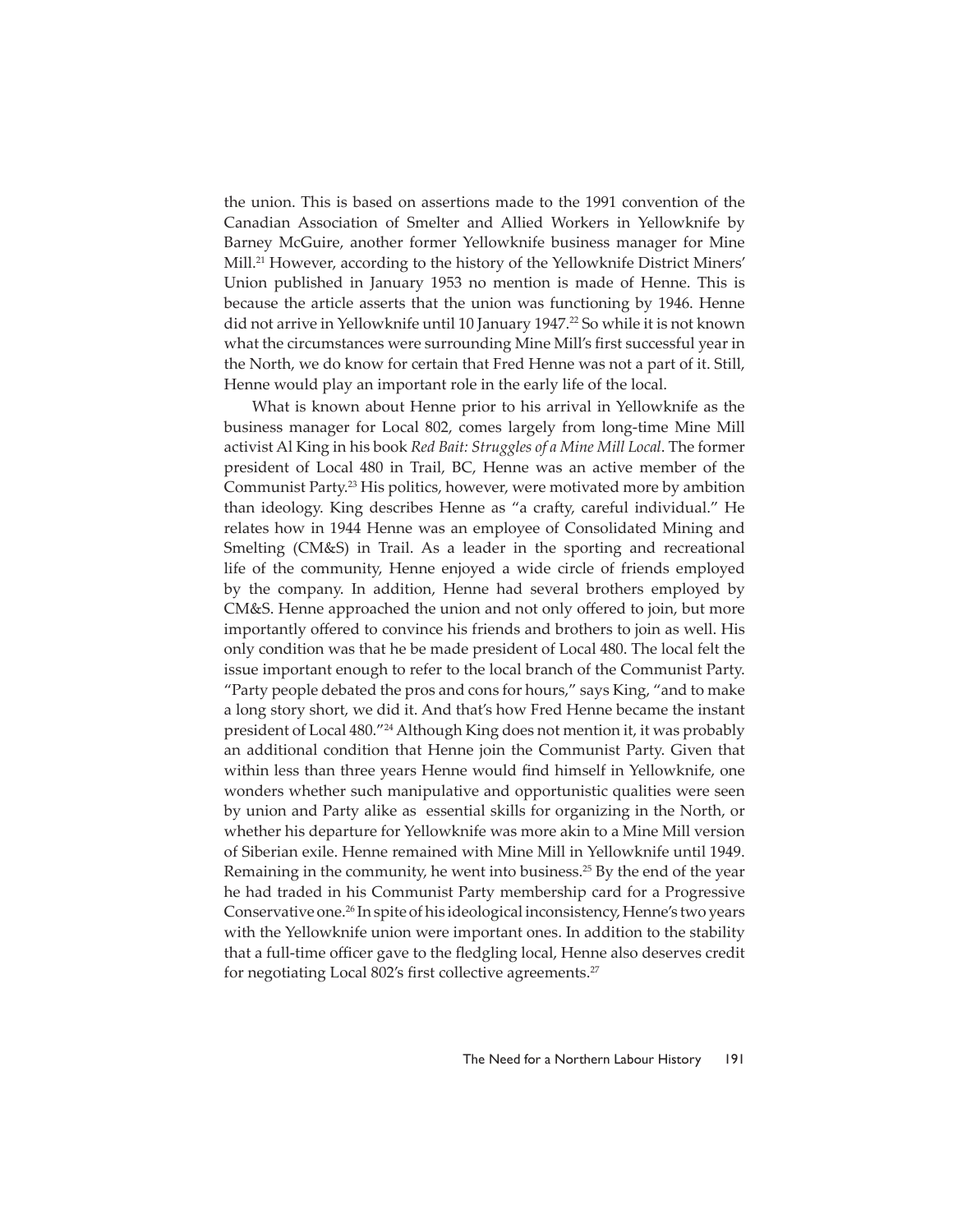Taking over as Yellowknife Mine Mill business manager upon Henne's exit was Barney McGuire. An itinerant miner, McGuire had a history of union organizing dating back to the late 1930s.<sup>28</sup> Though only active as Yellowknife business manager for less than a year, McGuire stayed active with the union long after finishing as Yellowknife business manager later in 1949. He reported from various locations in western and northern Canada throughout the 1950s and 1960s. In 1953 he returned to Port Radium on Great Bear Lake to organize the employees of the Eldorado uranium mine where he had been employed ten years earlier. However, probably due to the strict security measures at Port Radium given the strategic importance of the mine, the Eldorado workers were never certified.<sup>29</sup>

When McGuire left Yellowknife he was replaced by Jack Scott. In Bryan Palmer's biography of Scott, A Communist Life: Jack Scott and the Canadian *Workers' Movement*, Scott gives an animated portrayal of the life of a Mine Mill organizer in the Northwest Territories during the 1940s and 1950s. When Scott arrived to service the 800 or so members of the Yellowknife District Miners' Union, Local 802, Mine Mill, most were employed by the Con and Giant mines. There were in addition several smaller bargaining units "in the bush," the largest of these being the Discovery Mine about 150 miles by air north of Yellowknife. As the entire local was small, spread out, and isolated, the international paid half of Scott's salary. Significantly, between the departure of Henne and the arrival of Scott, war broke out in Korea and young Canadian men were being killed on its battlefields. The cold war was warming up in Canada and to be sympathetic to communism at such a time was tantamount to treason. Scott recalled considerable hostility from the northern membership due to his open and vocal support for the Communist Party. He left the North in 1951.<sup>30</sup>

The contrast of Henne, McGuire, and Scott is revealing for what it says about the history of northern labour. Of the three, Henne is the only one who made the North his home. This is most likely related to his success as an entrepreneur. By the time that Scott arrived in Yellowknife in 1949 Henne was already well on his way to becoming a millionaire. He would eventually become the owner of the local bus company, a Ford dealership, an oil dealership, a car wash, and "a number of other enterprises."31 To say that Henne had established a stake in the community would be an understatement. The Communist had quickly become a capitalist and needed to stay close to his capital. McGuire and Scott, by contrast, remained wage earners and as such had nothing tying them to the North. Like so many other workers in the Northwest Territories at this time, and indeed to a lesser degree even today, labour was much more transient. This helps to explain the difficulty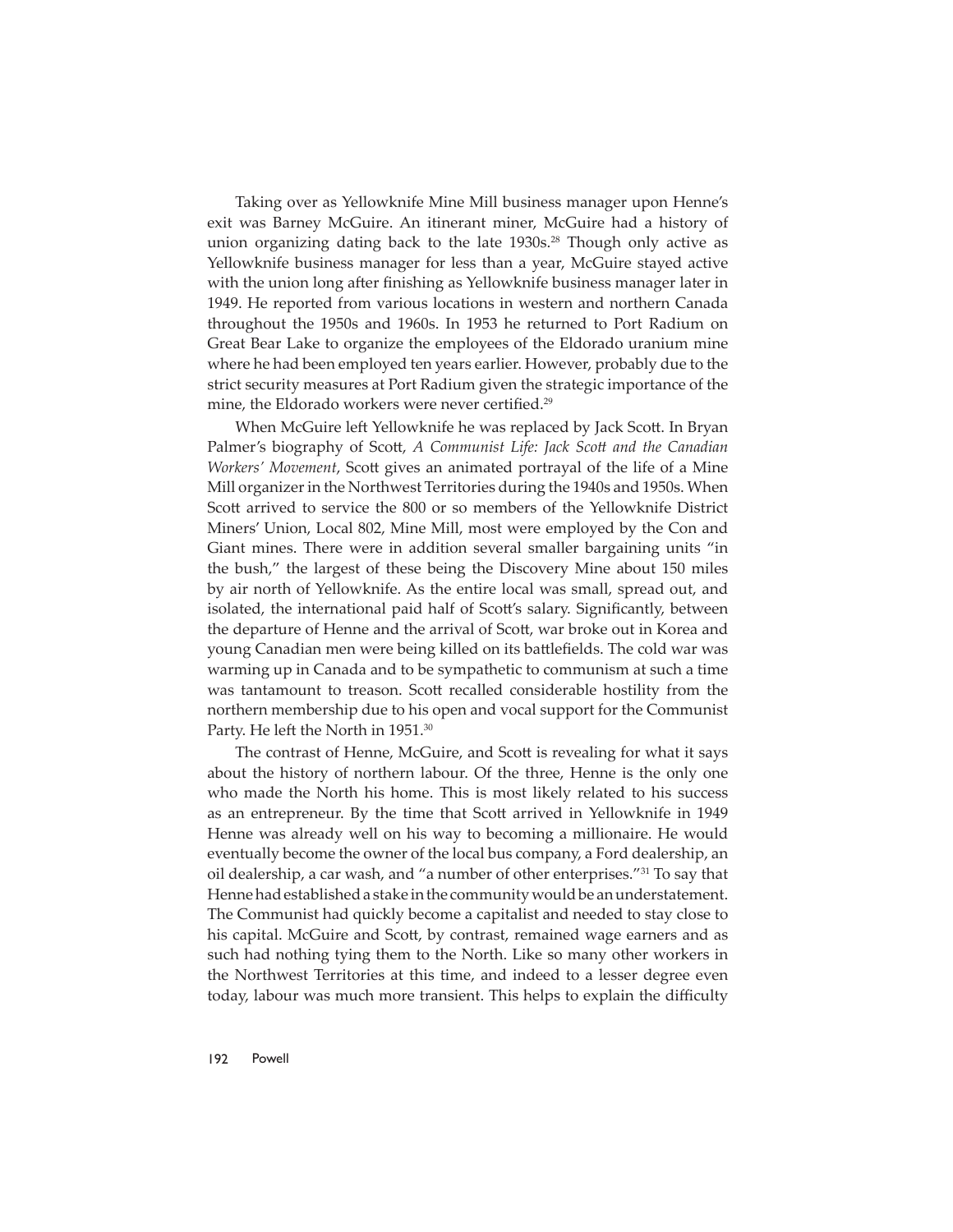in accessing sources for northern labour history. The written records that have been left behind are dominantly those of the middle-class. Those who built the northern labour movement, indeed those who built the North, were often nameless, faceless workers, staying for a short while and then moving on without leaving behind the same visible markers of their middle-class counterparts. As members of Mine Mill, perhaps their greatest legacy is the northern labour movement itself.

Although the post-war era marked the development of substantial transportation and freshwater fishing industries centred in Hay River, the major economic activity in the North remained mining.<sup>32</sup> The area around Yellowknife was dotted with gold mines large and small. Some only produced for a few years, while others lasted for decades. The Discovery Mine operated well into the 1960s. Con remained operational until November 2003. Until the merger with Steel, the workers at all of these were represented by Mine Mill. The opening of the Tungsten and Pine Point mines, and the concomitant development of respectively named communities in the early 1960s, continued to illustrate the North's reliance on mining as well as Mine Mill's commitment to organizing northern miners.<sup>33</sup> It was at Pine Point that Mine Mill successfully fought off a raid by the International Union of Operating Engineers in 1964.34 Interestingly, despite the protracted war between Mine Mill and Steel, there is no evidence of the Steelworkers attempting to raid Mine Mill locals in the North. Perhaps more significantly, there is no evidence of Steel ever attempting to organize in the North prior to its merger with Mine Mill. When the forced marriage took place in 1968 the Steelworkers took control of five Mine Mill locals in the Northwest Territories.<sup>35</sup>

From its earliest days in Yellowknife Mine Mill was active in the social affairs of the community. It is difficult to discuss the role of Mine Mill in northern communities outside of Yellowknife due to a lack of source material; it is indeed sparse enough in the case of Yellowknife. Not only have many of the mines long since ceased production, but in some cases even the communities themselves have disappeared. Most notable among these is Pine Point, which was completely erased from the map, its buildings either being demolished or loaded on to flat beds and moved to communities such as Fort Smith, Fort Resolution, and Hay River. In the territorial capital, however, Mine Mill has left more of a lasting record. By the early 1950s union activists had participated in establishing the community's first hospital, annually electing one of its members to the facility's board of governors. In addition, Local 802 regularly contributed to "worthy causes" and hosted an annual Labour Day picnic to which the entire community was invited.<sup>36</sup> The Northern Territories Federation of Labour continues this tradition to this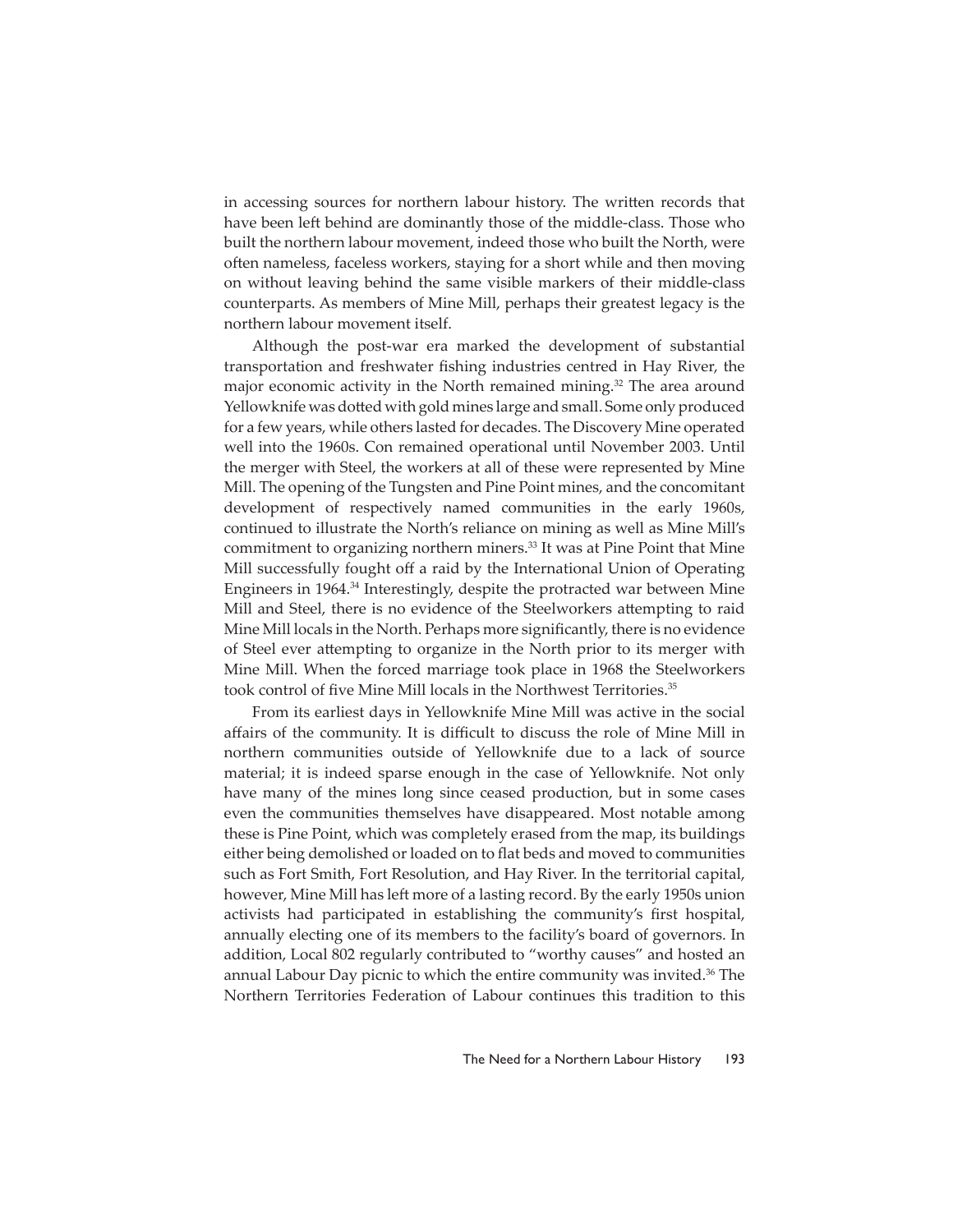day. The union produced radio programs and organized community groups such as the Elks, which also remains a vibrant community organization.<sup>37</sup> Josie Gould, a long-time resident of Yellowknife, moved to the community in 1965 with her husband who was employed at the Con mine. She fondly remembers the social value of attending membership meetings with him:

> I saw the camaraderie whenever they had a general meeting at the Con Mine Rec Hall. The whole family was involved, whether you were a member or not. The whole family went because it affected you, even if you were not the member. And that, I guess, was basically the first family I had. I thought it was great.<sup>38</sup>

Gould's participation in the activities of her husband's union, and her observations of other miners' wives' participation, helps to illustrate the role of women in the Yellowknife local. It is significant that Gould equated the union with family. It certainly must have played more of an intimate role in remote, isolated, northern communities where everyone was far from friends and family, often lacking some of the most basic of diversions available in more southern towns and cities.

Mine Mill was also active in the recreational life of the community. Dale Johnson is another long-time Yellowknife resident and entrepreneur. Active in the northern labour movement until his retirement from the Giant Mine in the early 1990s, he acts as something of a repository of local labour oral history. He came to Yellowknife in 1974 from Cobalt, Ontario (itself an old Mine Mill stronghold) and worked at Giant Mine where he became involved with the union. He was active in the successful campaign of 1974- 1975 to decertify Steel at Giant Mine and organize a local of the Canadian Association of Smelter and Allied Workers. It was in this capacity that he learned the labour history of Yellowknife, passed down from one activist to another. According to Johnson the union was active in establishing curling and hockey teams, children's parties, and women's sewing clubs on Saturday nights. "The union," Johnson echoes Gould "was a family affair."<sup>39</sup>

Mine Mill played a political role in northern society, both in Yellowknife and throughout the Northwest Territories, though not as much on the electoral stage as might be expected. At the federal level, the Northwest Territories was a part of the Yukon riding prior to 1949. The following year Merv Hardie, a Liberal, was elected as the member for the newly-created constituency of the Mackenzie District. He remained its Member of Parliament until October 1961 when he died of cancer.<sup>40</sup> Barney McGuire asserted that Hardie had been a member of Local 802 since 1945 and by implication was labour's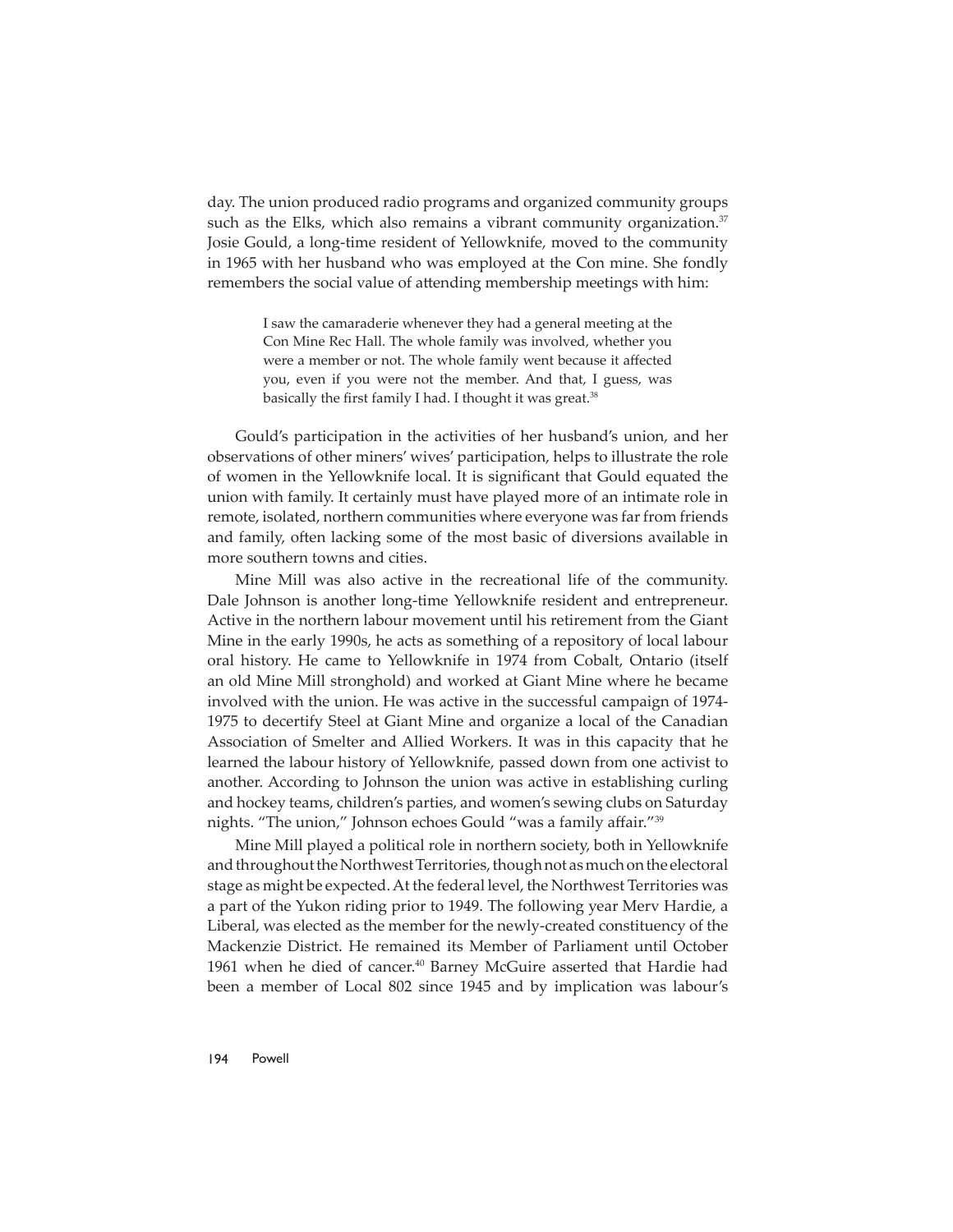candidate.41 Duke Decoursey, founding editor of Yellowknife's *News of the North*, on the other hand, remembered Hardie as working his way up from clerk to manager at Hodgson's General Store.<sup>42</sup> His obituary in the Regina Leader Post stated that before becoming one of the first elected members of the territorial council, he was a "bush service manager."43 It is doubtful that such managerial credentials would have made Hardie eligible for membership in Mine Mill.

Despite the claims of enthusiastic admirers of Mine Mill, there is little evidence to indicate that it played a significant role in Yellowknife municipal politics. According to McGuire, again in 1945, the Yellowknife miners borrowed the slogan from the United States' War of Independence, "No taxation without representation," uniting a broad cross section of Yellowknife society in a campaign for an elected town council and elected members of the territorial commission.44 If such a campaign took place, it did not result in any union members taking seats in the Yellowknife town council. Northwest Territories Supreme Court Justice M.M. de Weerdt credits the wives of both miners and management for their role in successfully advocating for more responsible local government, especially with regard to community services, in the immediate post-war period. "Young housewives began asking for cement sidewalks," says de Weerdt, "so that they could push their prams easily when they went to the stores."45 Yellowknife, like all northern communities, can be extremely muddy in the spring. Decoursey, in his history of Yellowknife, puts more of an emphasis on the role of middle-class individuals in the development of municipal government in Yellowknife. Specifically he credits Lloyd "Shorty" Nelson, a Danish immigrant and World War II veteran, with being the first to advocate a more democratic form of local government for Yellowknifers. In 1945 Yellowknife was administered by a council composed of representatives appointed by the federal government on the recommendation of the three major mines. Rather than being a company town in the traditional sense of the word, Yellowknife was a three company town where Negus, Giant, and Con controlled the local political apparatus. In that year one popularly elected member was added to the council—Nelson. While McGuire claimed that Nelson was a member of Local 802, Decoursey stated his occupation as a mines property developer, again indicating a more managerial role.<sup>46</sup>

The following year the Yellowknife council was expanded to seven members, three of whom were elected. Again McGuire asserted that the elected councillors were "all union candidates," but again there is cause to doubt this.<sup>47</sup> As has already been indicated the union at Negus had been broken in 1944. Con and Giant were not certified until 1947. It is possible for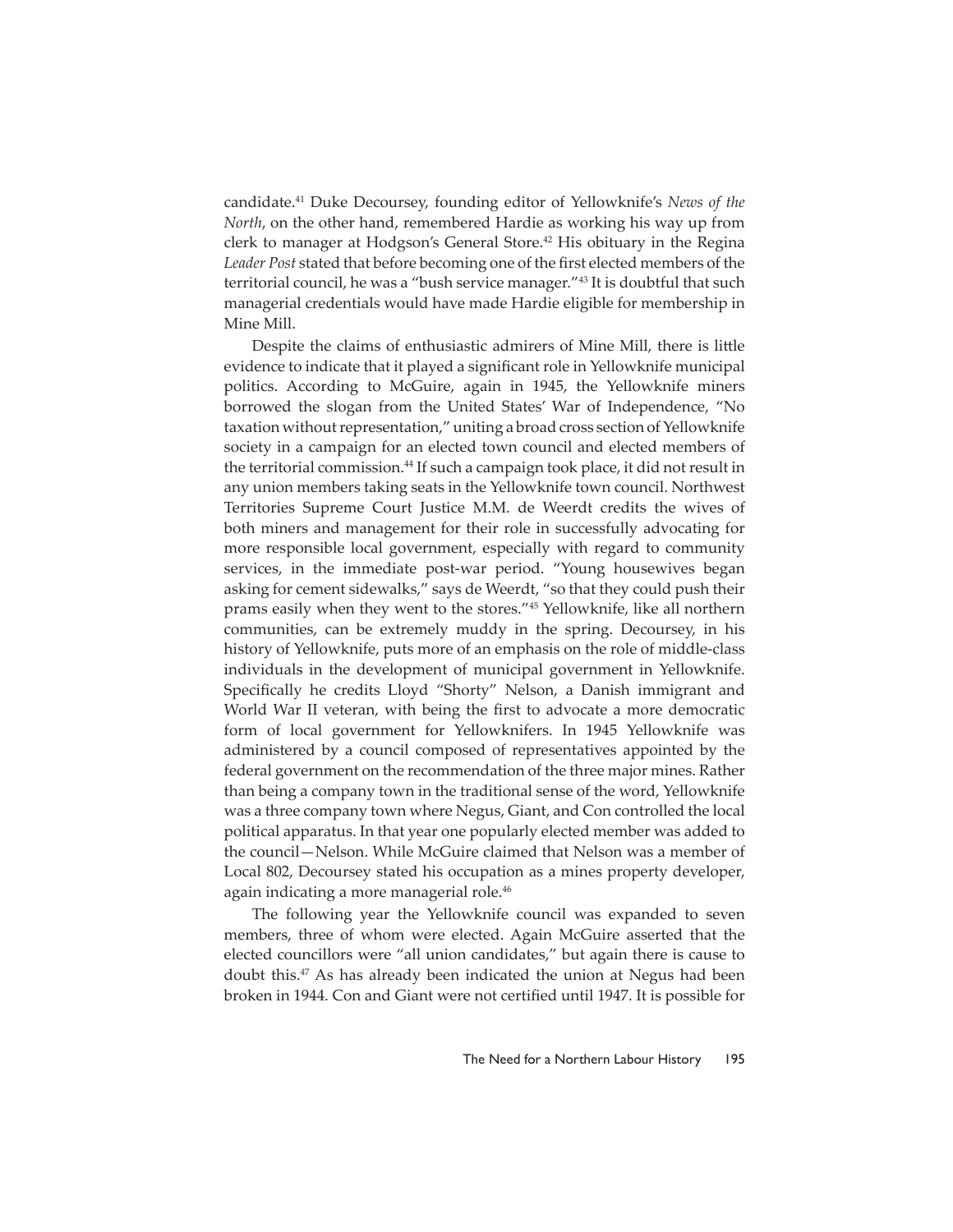a worker to be a member of a union without yet having a certified bargaining unit, and this indeed might have been the case. However, it is doubtful that the local would be fielding candidates in a municipal election prior to having their own workplaces organized.

In 1953 Yellowknife got its first entirely elected town council, with John McNiven as its first mayor.<sup>48</sup> McNiven had been manager of the Negus mine until its closure the year before. In all likelihood it was he who led the campaign to break Mine Mill at Negus in 1944.<sup>49</sup> Although Fred Henne was also elected to the council that year, he was well on his way to becoming a millionaire.50 Hence, despite his earlier association with the union, by 1953 it is far more apt to describe Henne as a representative of the business class rather than a labour candidate. Mine Mill's involvement in Yellowknife municipal politics during this period, therefore, appears minimal at best.

Electoral politics notwithstanding, Mine Mill was consistently vocal on political issues in the North. In 1945, Local 802 members Rocky Palmer and Barney McGuire, realizing their own complicity in the nuclear devastation of Hiroshima as former employees of Eldorado uranium mine, were responsible for the Yellowknife Miners' Union being the first union local in Canada to enter the post-war peace movement by passing a resolution urging the federal government to "avoid becoming involved in an atomic axis." This resolution was later adopted at a national convention of the Canadian section of Mine Mill.<sup>51</sup>

The Yellowknife District Miners' Union continued throughout the 1950s and 1960s to attempt to be a political voice for its members. In 1953 the union was able to boast that "continual representation to the government has brought about a good deal of improvement in Workmen's Compensation in the Territories."52 It was not until the 1960s, though, that the union participated in the most significant development in northern politics to that time, a complete overhaul of the political structure of the Northwest Territories.

By 1966 government in the Northwest Territories was in need of significant change. Still headquartered in Ottawa after almost one hundred years, the territorial "head of state" was the commissioner, appointed by the minister responsible for Northern Affairs and National Resources.<sup>53</sup> Advised by a territorial council comprised of eight members—three elected by residents of the Northwest Territories, and five appointed by the minister the commissioner was not responsible to it. His staff consisted of fifty-six individuals, most of them resident in Ottawa.<sup>54</sup> With the implementation of many of the recommendations of the Carrothers Commission that year, government in the Northwest Territories was significantly changed.<sup>55</sup>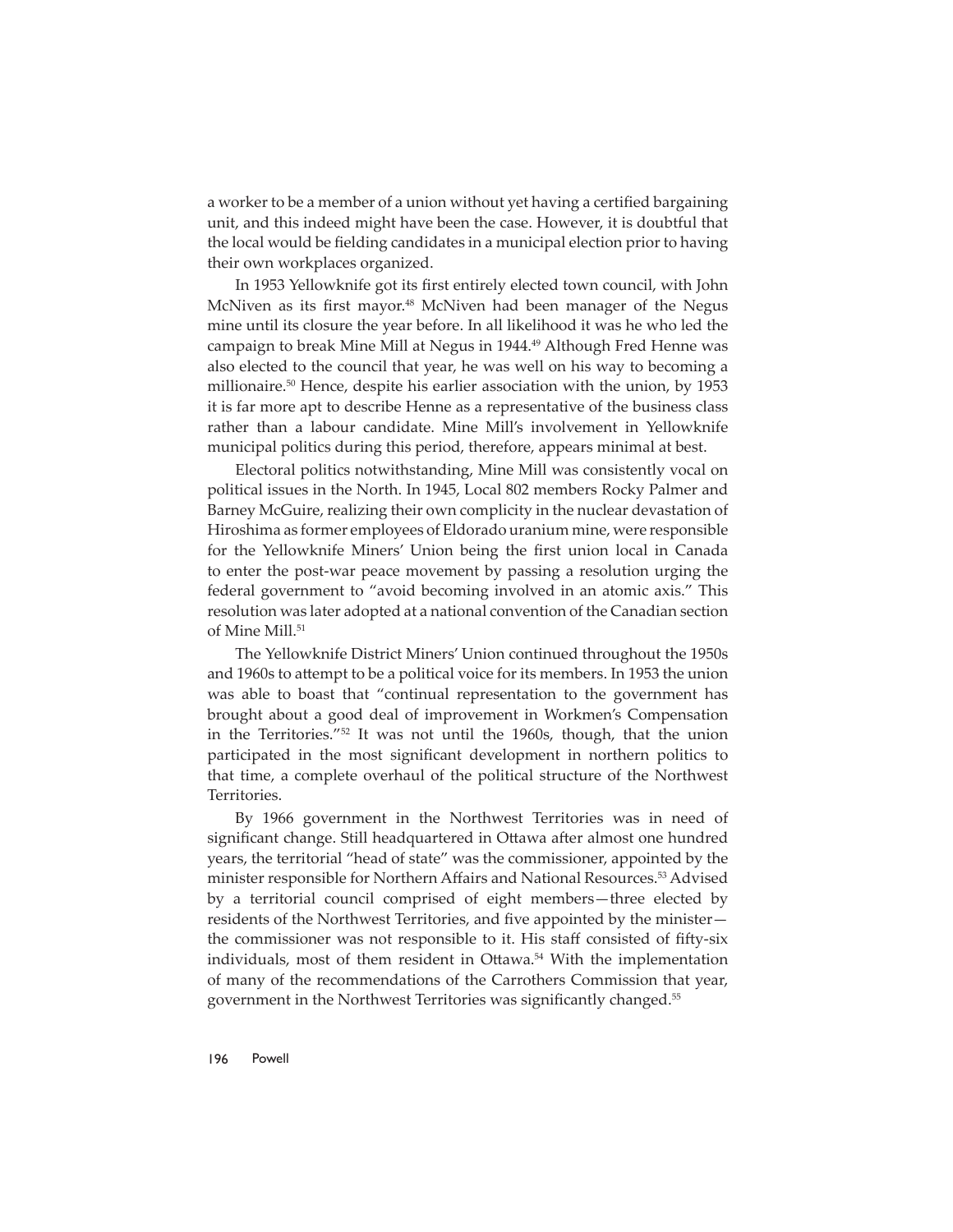Officially known as the Advisory Commission on the Development of Government in the Northwest Territories, the commission took its unofficial name from its chair: Alfred William Rooke Carrothers, a specialist in labour law and dean of law at the University of Western Ontario.<sup>56</sup> The Carrothers Commission was the culmination of a series of political events occurring in both Ottawa and the Northwest Territories throughout the early 1960s. In 1961 many of the non-Native population of the Mackenzie District were agitating for political reform in the North. They were able to garner the support of the territorial council in their bid to have the Northwest Territories divided into two separate territories: an eastern, largely Inuit one that would continue to be administered from Ottawa, and a western, self-governing Mackenzie Territory that would have the mechanisms of responsible government devolved to it and eventually be admitted into confederation as the eleventh province. This movement for territorial division gained further momentum when it gained the support of the Conservative government.<sup>57</sup> No mention was made of the impact this would have on the Aboriginal population in the west or east of the territory.

The Mackenzie Territory, as envisioned in 1961, never materialized. Most writers suggest that the idea died on the order paper when the Conservatives were defeated in the 1963 election. Journalist John David Hamilton, however, asserts that when the Conservative member of the Mackenzie River riding, Gene Reaume, became aware that the Indigenous population had no input into the process he took his concerns to other members of the House of Commons and generated enough backing to force the shelving of the proposed legislation.<sup>58</sup> Instead, two years after the fall of the Diefenbaker government, the Liberal government of Lester Pearson established the Carrothers Commission in June 1965.59 The commission solicited input from respondents on issues such as the location of the capital, division of the territories, provincial versus territorial status, and government structure. As well, it addressed questions pertaining to economic development. Carrothers took submissions and held hearings in communities throughout the North as well as in Ottawa. It heard from individuals representing their own personal views as well as representative of churches, businesses, and community councils. Yellowknife, Hay River, and Fort Smith competed for the capital. The Northwest Territories' only trade union also made a presentation to the commission.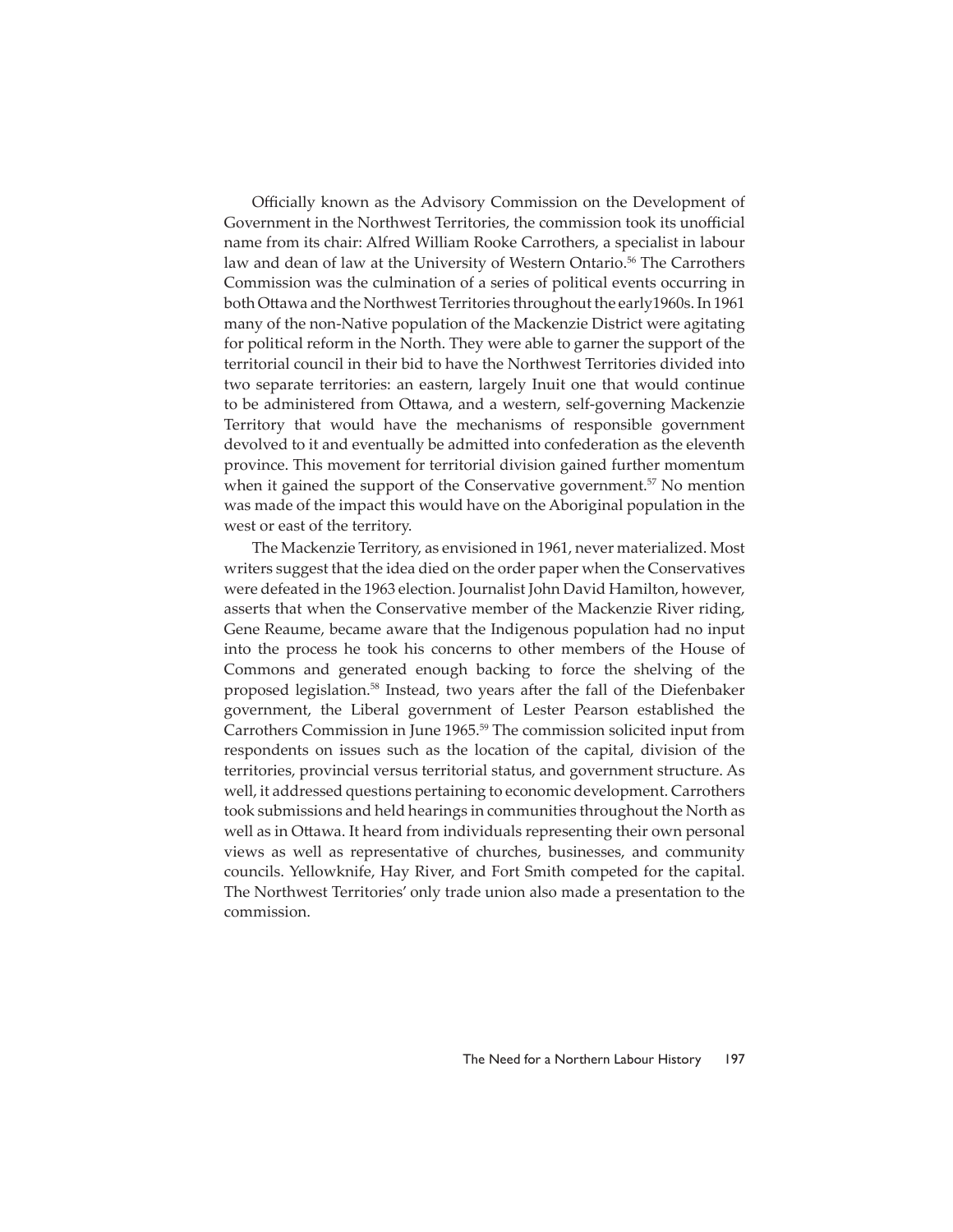The issues Mine Mill argued for clearly illustrated the progressive and democratic nature of the union. Among the stances the union took were the following:

- development and continued federal control of natural resources;
- incentives to permanent residency;
- continuation of federal grants with territorial control over finances;
- employment and subsidized housing for Natives as well as negotiation of treaties;
- preservation of cultural heritage;
- a fully elected territorial council;
- the establishment of the capital at Yellowknife; and
- the popular election of the Northwest Territories Commissioner.

In addition, the union argued that provincial versus territorial status should be decided by referendum.<sup>60</sup> Mine Mill opposed division of the territories. Its reasoning was likely the same as that of the commission itself, which recommended against division for two reasons. The first was the issue of strength in unity. Carrothers believed that the people of the Northwest Territories would be better served in their dealing with Ottawa if they spoke with one voice. Secondly, division was perceived as being driven by, and for, the benefit of non-Natives. The fear was expressed that the residual eastern territory would remain in perpetuity a politically underdeveloped appendage of the Department of Northern Affairs and National Resources. "Division," the report stated, "could have the accidental and unintended effect of gerrymandering the indigenous peoples in the north out of effective participation in territorial self government."61

What is significant about Mine Mill's participation in the Carrothers Commission is that involvement of the union's northern membership was either minimal or non-existent. Three hearings were held in Yellowknife, yet not one of the five Mine Mill locals in the Northwest Territories participated, including the two locals that were based in Yellowknife. Instead, the union's voice was heard at a presentation at the single hearing in Ottawa by personnel from Mine Mill's Toronto office.<sup>62</sup> Why no Mine Mill locals participated in the Carrothers Commission at any of its Yellowknife hearings is a matter of conjecture. It is possible that the union's headquarters discouraged local involvement fearing it might conflict with the position of the union's national leadership. Perhaps local members favoured the concept of a Mackenzie Territory. It certainly would not have been the first time a union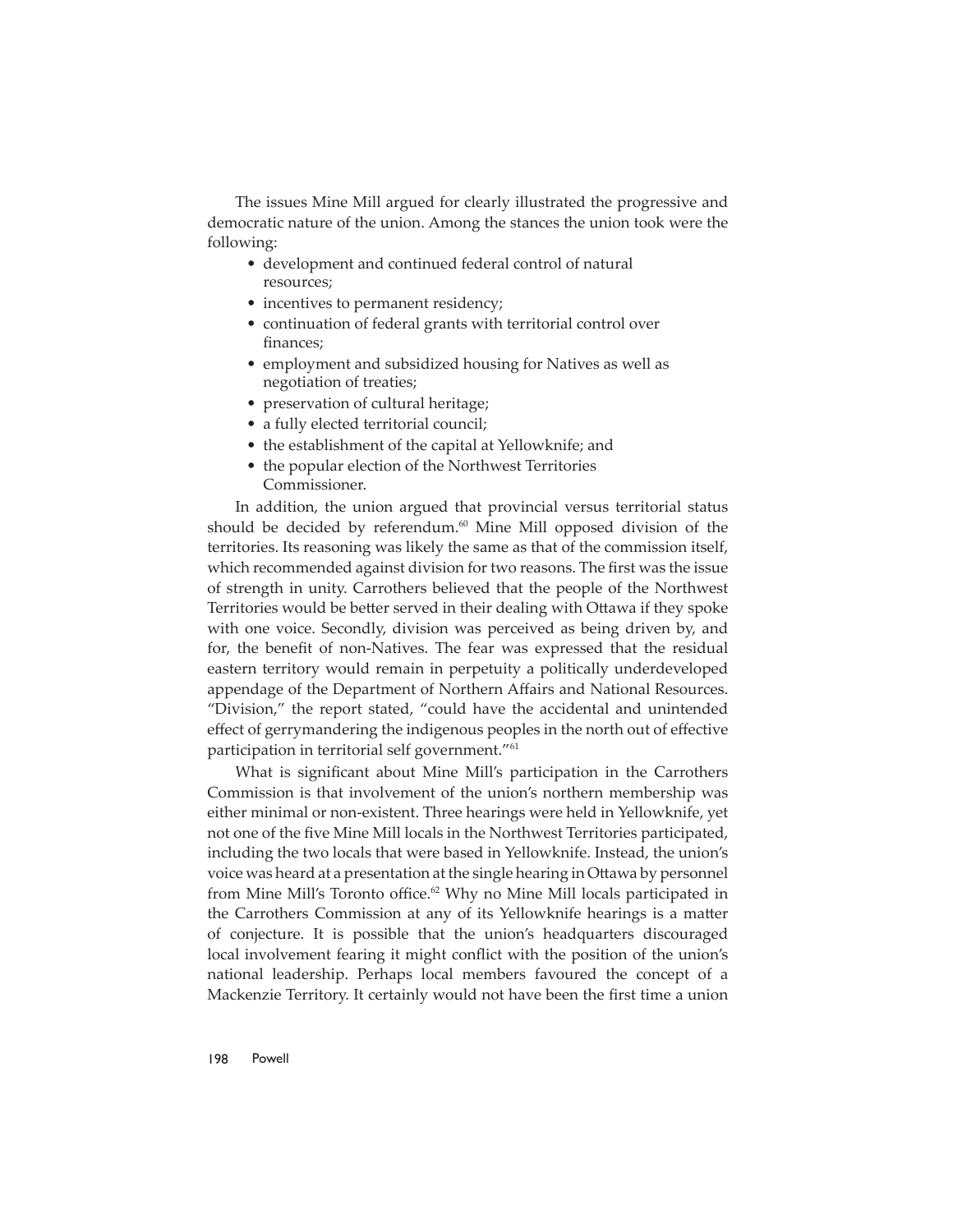local disagreed with its national leadership. Also, given the presence of the racial issue and the fact that a Mackenzie Territory was being pushed by non-Natives, it would be interesting to see which side of the racial divide the Mine Mill locals lined up on. Most likely, however, the failure of Mine Mill locals to participate in the Carrothers Commission was related to larger issues within the union as a whole. Certainly the future for Mine Mill did not look good.

Continuing membership losses nationally and internationally, reductions in services, the continuing war with the rest of the Canadian labour movement and the Steelworkers in particular, and continued red-baiting were likely taking their toll on morale in the North as elsewhere. By the time Carrothers' report was published the membership of Mine Mill was preparing for a referendum to merge with Steel. Its days were numbered. By 1964 the union had lost 13,000 members, largely due to Steel's raiding. In 1966 the union took its worst beating with the loss of 7,000 members in a single year.63 Massive membership losses moved Mine Mill to sue for peace with Steel. Ellen Schrecker, in her study of McCarthyism in America, states that the eventual decision to merge with Steel was ultimately the inability to adequately service its membership. Increasingly directing its resources and energies towards debilitating legal battles, the union was increasingly unable to perform its primary function: representing and servicing its membership. Communism had long-since ceased to be an issue. Mine Mill descended into a vicious circle: the more it was fed upon by Steel and other unions the more vulnerable it was left to further raiding by those same unions. In order for its members to win the union had to lose. The American division signed a nonaggression pact with Steel in August 1966; a year later they merged. "Though the anti-communist crusade was by then only a dim, bad dream," pronounces Schrecker, "Mine-Mill's belated demise may well have been McCarthyism's last victory."64 As in the United States, so it was in Canada that the decision to merge with Steel was made with the interests of its members in mind.<sup>65</sup> In 1967 the Canadian membership voted three to one in favour of merging with Steel in a membership-wide referendum.

The organizational crises the union faced as a whole in the mid-1960s, was compounded by a growing apathy in northern locals. Local political activism had ceased. In later years long-time members of these locals would complain of the apathy of their younger members, stating they had no appreciation of their union because they had no idea of what conditions were like before there was a union in place.<sup>66</sup> This can be explained by changing conditions in the North and the changing role of the union in the lives of northerners, especially after the merger with Steel. The tremendous development that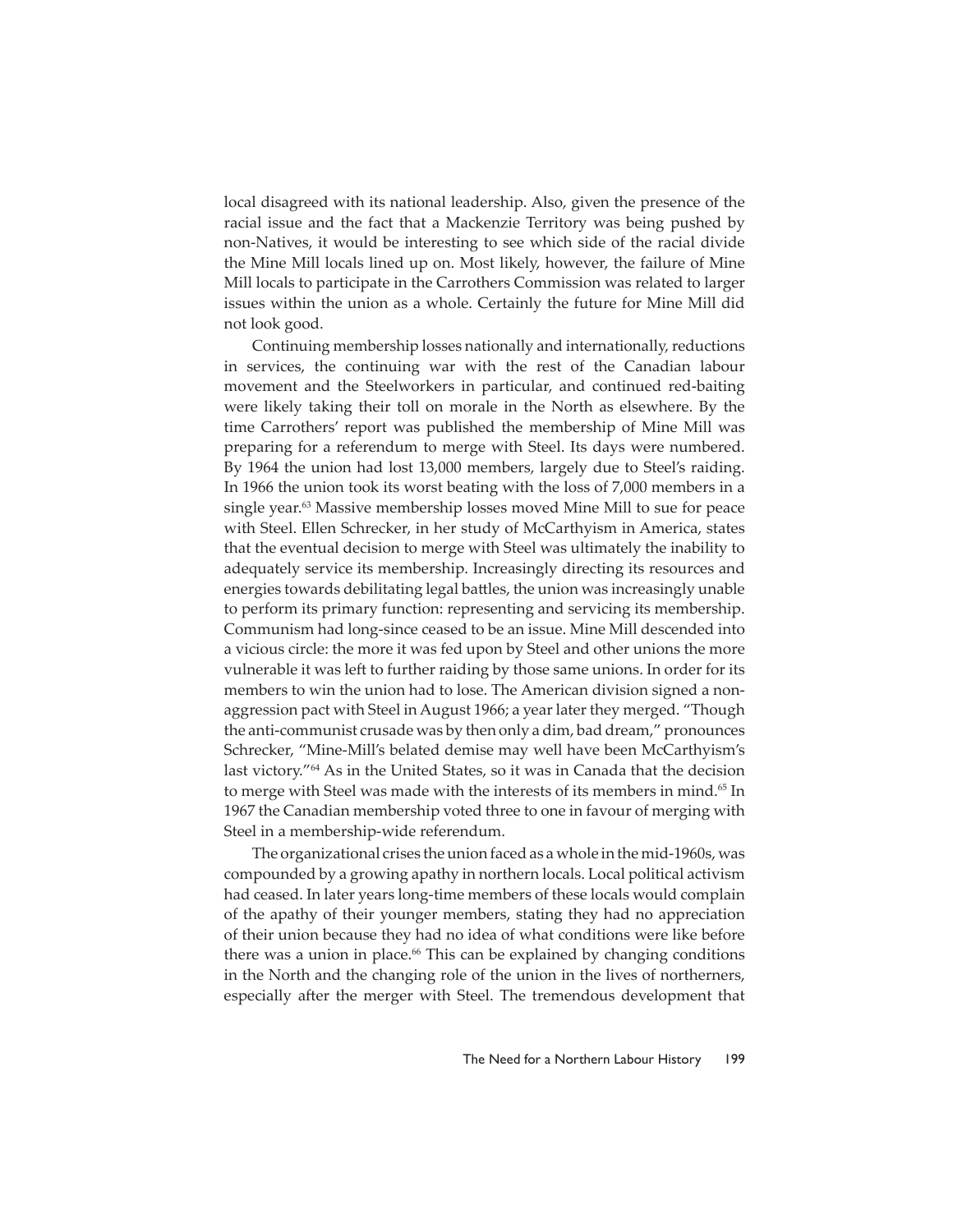took place in Yellowknife following the relocation of the capital there in 1967, the construction of a road, and decreasing air fares all provided activities to northerners previously unavailable and outside the scope of the union. Bill Berezowski came to Yellowknife as a Mine Mill staff representative in 1961 and remained in that position after the merger with Steel. He retired in 1980. Interviewed by *News/North* in 1987, he stated that outside of shop floor issues, the primary concern of the union in Yellowknife in the 1960s was civic boosterism, or as he called it, "community growth."67 It would appear that the Yellowknife Miners' Union, like its former business manager Fred Henne, had become a member of the local business community.

Participation in the Carrothers Commission was Mine Mill's last significant political activity regarding the Northwest Territories, but it also represented the end of local northern activism. In the decades to follow important union decisions affecting the North would be made increasingly in cities such as Ottawa and Pittsburgh. Though never representing a hegemonic challenge to the mining companies, the union had made a significant contribution to the early history of Yellowknife in particular, and the Northwest Territories in general. Active in the economic, social, and political life of the North since 1944, the International Union of Mine, Mill, and Smelter Workers had enjoyed a monopoly over organized labour in the territories since it first attempted to organize the Negus mine. The implementation of many of Carrothers' recommendations coincided with the merger of Mine Mill into the United Steelworkers of America on New Year's Day 1968. This not only saw the union's disappearance (with the exception of Falconbridge Local 598 in Sudbury), but also coincided with the decline of private sector unions in Canada's north. Unlike Mine Mill, the Steelworkers were never the preeminent union in the North. Even before the capital was moved to Yellowknife, the first unionized public servants had made their appearance in the Northwest Territories. With the continued implementation of Carrothers' recommendations, the labour movement "North of 60" was soon overwhelmingly made up of public servants.

## **Author**

**Chris Powell** is a teacher at Aurora College in Hay River, Northwest Territories where he is also an executive officer for the north region of the Public Service Alliance of Canada.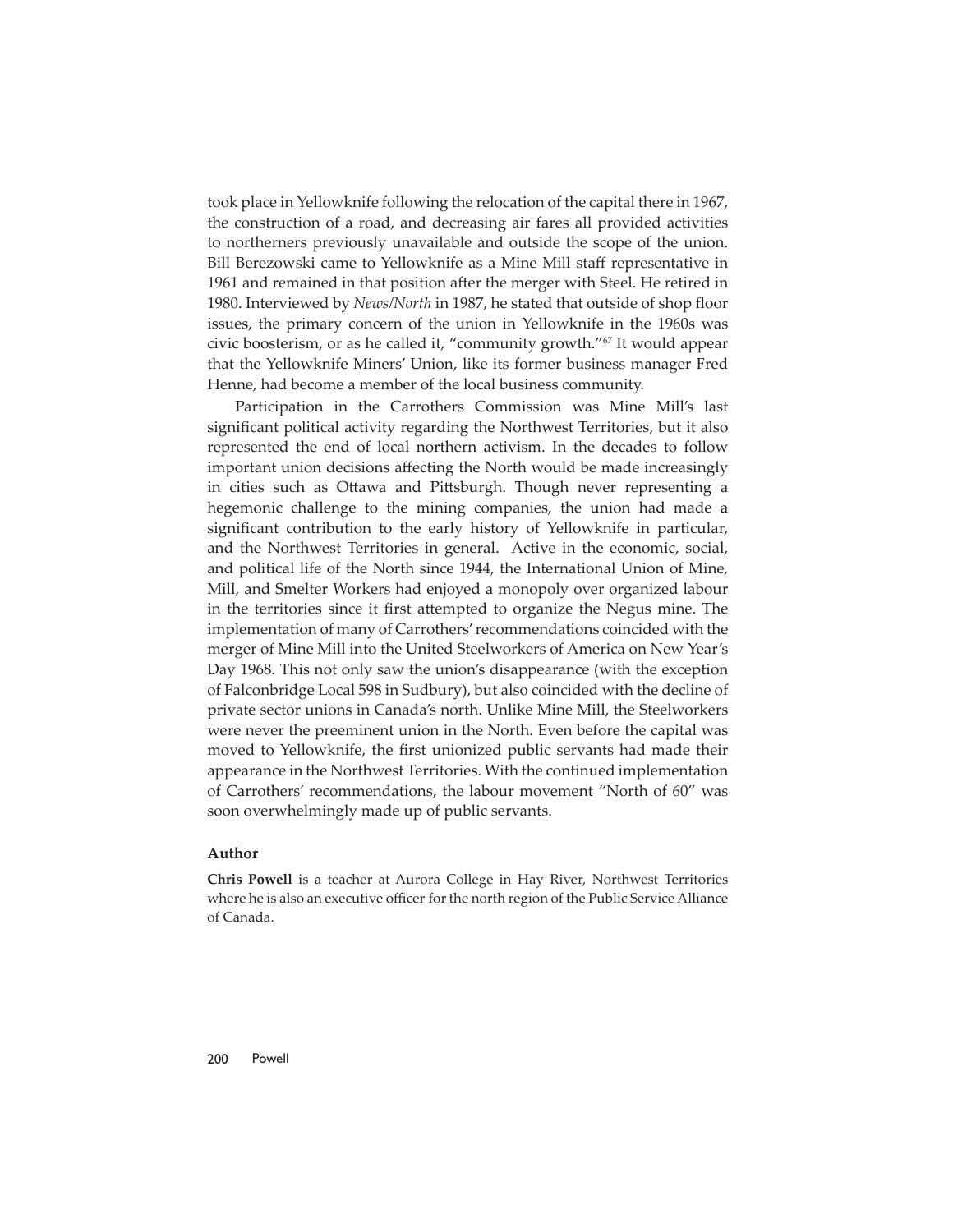## **Notes**

- 1. See Marina Devine, "A Hell of a Way to Get on the Map: Northern Unions and the Giant Mine," *Arctic Circle*, Spring, 1993, 20–25; Lee Selleck and Francis Thompson, *Dying for Gold: The True Story of the Giant Mine Murders* (Toronto: Harper Collins, 1997); and David Staples and Greg Owens, *The Third Suspect* (Red Deer, AB: Red Deer College Press, 1995).
- 2. William R. Morrison and Kenneth Coates, *Working the North: Labor and the Northwest Defense Projects, 1942–1946* (Fairbanks: University of Alaska Press, 1994).
- 3. See for example Duke Decoursey, *The Yellowknife Years* (Squamish, BC: Parkview, 1986); John David Hamilton, *Arctic Revolution: Social Change in the Northwest Territories, 1935–1994* (Toronto: Dundurn, 1994); Robert G. Jenkins, *The Port Radium Story* (Summerland, BC: Valley, 1999); and Eric Watt, *Yellowknife: How a City Grew* (Yellowknife: Outcrop, 1992).
- 4. Kenneth Coates, *Canada's Colonies: A History of the Yukon and Northwest Territories*, (Toronto: Lorimer, 1985), 105. Although drilling began in 1920 at Norman Wells, the actual discovery of oil occurred in 1914. The industry itself did not become viable until the mining development that occurred around Great Bear Lake in the 1930s took hold. See L.S. Bourne, "Yellowknife, NWT.: A study of its urban and regional economy," Northern Co-ordination and Research Centre, Department of Northern Affairs and National Resources, September, 1963, 26-27.
- 5. Morrison and Coates, *Working*, 17 & 240–245.
- 6. Bourne, "Yellowknife," 26–28. See also Coates, *Colonies*, 105. Also Hamilton, *Arctic*, 29. Taking its name from its original owner, the Consolidated Mining and Smelting Company, the "Con" mine has had a variety of owners since first opening, but has retained its original name.
- 7. "What is Unionism?" *North Star*, December 1952, 3. It is unclear how many times the *North Star* published. There are only two issues in the Northwest Territories archives: December 1952 and January/February 1953. They have been mistakenly accessioned with a completely unrelated newspaper the *Northern Star*, which published in the early 1990s. Both this article, and the one subsequently cited, "The History of the Yellowknife District Miners' Union" were both authorized for publication by the Yellowknife District Miners' Union. For published work on Mine Mill in Canada see Mike Solski and John Smaller, *Mine Mill: The History of the International Union of Mine, Mill and Smelter Workers in Canada Since 1895* (Ottawa: Steel Rail, 1984); Al King, *Red Bait: Struggles of a Mine Mill Local* (Vancouver: Kingbird, 1998); the chapter on organizing for Mine Mill in Yellowknife in Bryan D. Palmer, ed., *A Communist Life: Jack Scott and the Canadian Workers' Movement,*  1927–1985 (St. John's: Canadian Committee on Labour History, 1988); Mercedes Steadman, Peter Sushnigg, and Dieter K. Buse, eds., *Hard Lessons: The Mine Mill Union in the Canadian Labour Movement* (Toronto: Dundurn, 1995); Robert H. Carlin, *I Know Mine Mill … Do You?* (Toronto: United Steelworkers of America, 1961);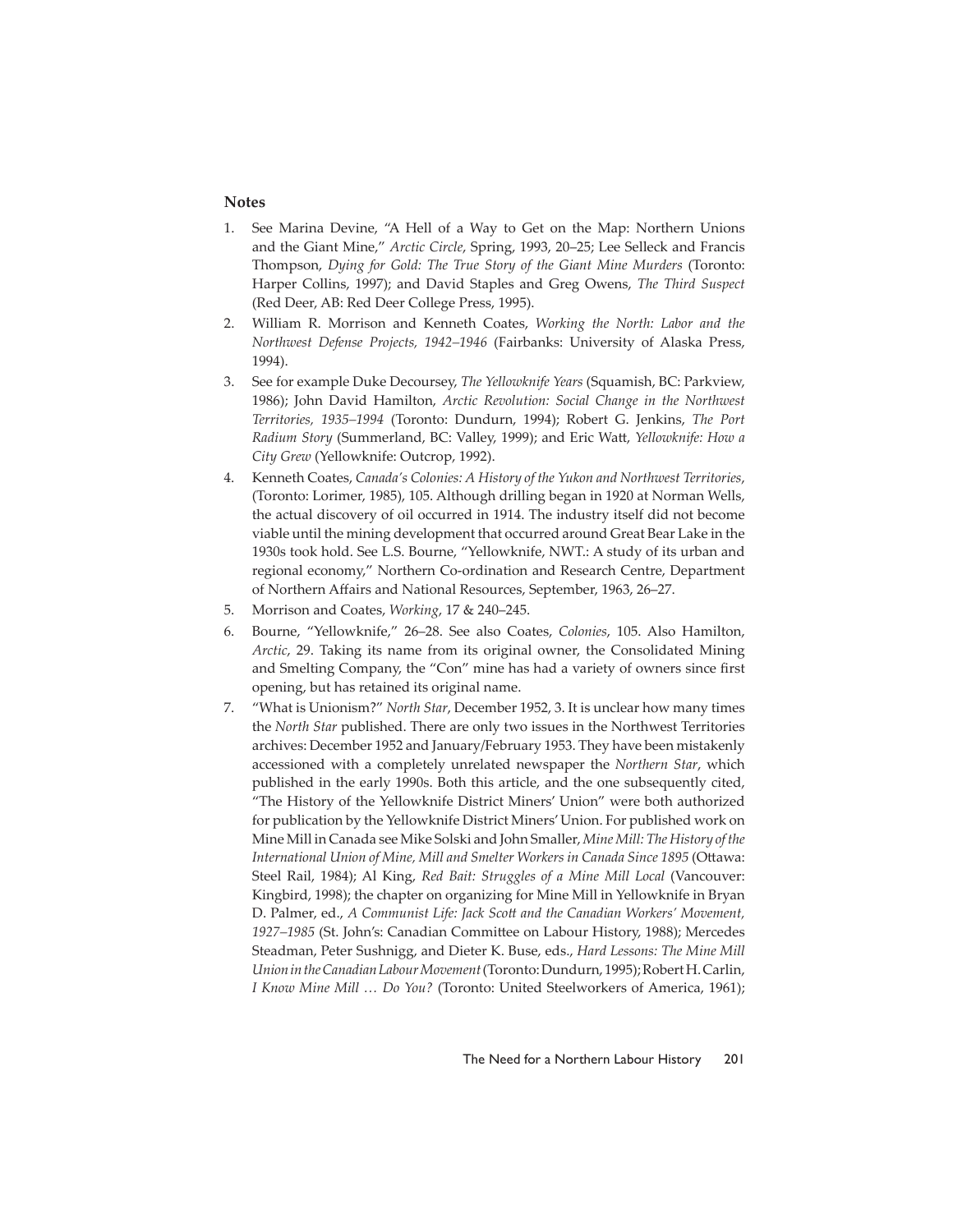and the chapter on Mine Mill in Irving Martin Abella's *Nationalism, Communism, and Canadian Labour: The CIO, the Communist Party, and the Canadian Congress of Labour, 1935–1956* (Toronto: University of Toronto, 1973). John Lang, "A Lion in a Den of Daniels: A History of the International Union of Mine, Mill and Smelter Workers in Sudbury, Ontario: 1942–1962," MA Thesis, University of Guelph, 1970, concentrates on Mine Mill's battle with the United Steelworkers of America in Sudbury. Similarly, Laurel Sefton MacDowell, 'Remember Kirkland Lake': The *History and Eff ects of the Kirkland Lake Gold Miners' Strike, 1941-42* (Toronto: University of Toronto, 1983) gives an in-depth account of Mine Mill's activities in the Kirkland Lake area. Ellen Schrecker, *Many are the Crimes: McCarthyism in America*, (Boston: Little Brown, 1998), offer a comprehensive chapter on Mine Mill in the United States from the period of the 1930s to the 1960s. Morris Wright, *Takes More Than Guns: A Brief History of the International Union of Mine, Mill, and Smelter Workers* (Denver: International Union of Mine, Mill and Smelter Workers, 1944), offers a surprising amount of the early history of the union in Canada.

- 8. Solski, *Mine Mill*, 4–12.
- *9. Ibid*, 14–17. Solski incorrectly reports the passage of the Wagner Act in 1933, but it was in fact passed in 1935. See Schrecker, *Many*, 27. Mine Mill had ceased entirely to operate in Canada by 1925 and in 1932 had only six locals remaining in the United States (see MacDowell, '*Remember'*, 61.)
- 10. Schrecker, *Many*, 29, 31 & 72.
- *11. Ibid*, 339; also Solski, *Mine Mill*, 17.
- 12. Abella*, Nationalism*, 109.
- *13. Ibid*, 86; also Solski, *Mine Mill*, 19-37, and Carlin, *I Know*, iii.
- 14. Abella, *Nationalism*, 3 & 45.
- 15. *Ibid*, 95–110. There is no doubt that at the root of the CCL's attack on Mine Mill was anti-communism. Al King, himself a Party member at the time, is insistent that the Co-operative Commonwealth Federation (CCF) played an equally important role in the attack on Mine Mill. See King, *Red Bait*, 74-75. For a particularly biased account of the conflict between the Communist Party and the CCF for control of the labour movement during this period, see David Lewis, *The Good Fight: Political Memoirs, 1909–1958* (Toronto: Macmillan, 1981). In the same year Mine Mill was expelled with its 25,000 members, so too was the United Electrical Workers with its 25,000 members. In addition, the Canadian Seaman's Union was expelled from the American Federation of Labour (AFL)-affiliated Trades and Labour Congress with its 6,000 members. All three of these unions were Communist-dominated, indicating a concerted attack on Communists in the labour movement. See *Union Growth in Canada: 1921–1967*, Economic and Research Branch, Canada Department of Labour, Ottawa, 1970, 21. The question must be asked, though, how much were these expulsions and subsequent raiding genuinely motivated by ideology, and how much of it was an attempt by unions such as Steel simply to increase membership and revenues by cashing in on current anti-communist hysteria?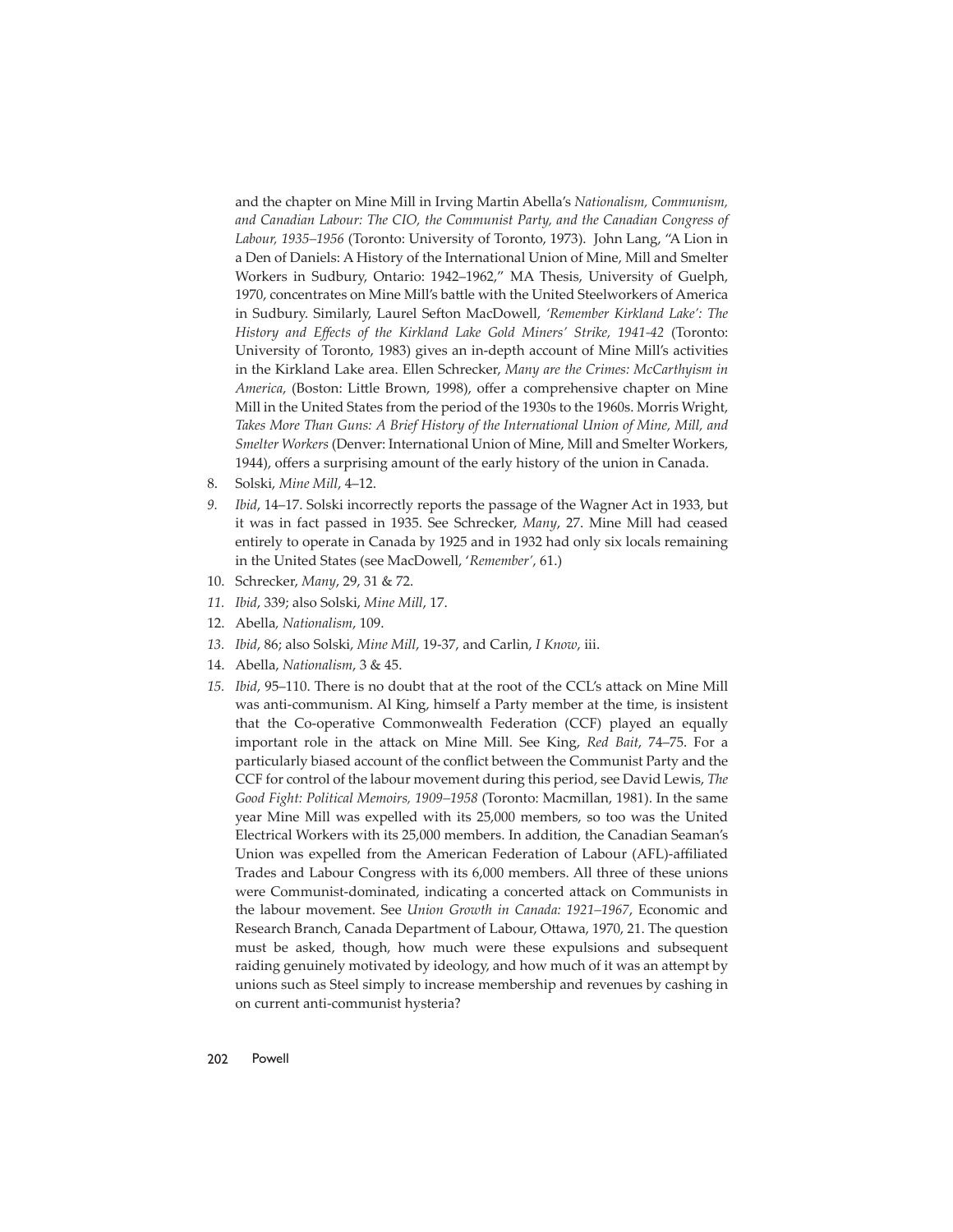- 16. Carlin, *I Know*, 3. Carlin argues that recognition of Canadian autonomy within the union, the first for any international operating in Canada, was a ruse on the part of Mine Mill's leadership to get around the provisions of the Taft-Hartley Act in the United States prohibiting Communists from holding offices in unions. Schrecker, however, points out that Mine Mill had been in compliance with Taft-Hartley since 1949. See Schrecker, *Many*, 338. The point remains, Mine Mill was the first international union in Canada to recognize it Canadian membership as autonomous.
- *17. Labour Organizations in Canada*, Economic and Research Branch, Canada Department of Labour, Ottawa, 1949–1959.
- 18. There is an interesting exception to this. Local 598 at the Falconbridge mine in Sudbury, Ontario, refused to be bound by the results of the referendum and kept the name Mine Mill despite it being the only local in existence. It is today affiliated with the Canadian Auto Workers.
- 19. King, *Red Bait*, 150–152. One of the difficulties of researching the history of organized labour in the Northwest Territories is that more often than not in their collection of data regarding labour statistics for northern Canada, the Economic and Research Branch of the Department of Labour groups the Yukon and Northwest Territories together and it is not possible to separate the statistics for each territory. Other times they are reported separately. This problem is common with their various publications including *Labour Organizations*, *Strikes and Lockouts*, *Union Growth in Canada*, and *Union Growth in Canada in the Sixties*. In 1966 Labour Canada reported Mine Mill with four locals in the Yukon and five in the Northwest Territories. In 1967 there were eleven locals in both, but it is not indicated how many were in each. The two additional locals were probably in the Yukon, but it is impossible to say based on information from Labour Canada. See *Labour Organizations in Canada*, Economic and Research Branch, Canada Department of Labour, Ottawa, 1966 & 1967.
- 20. "History," *North*, 5. By 1952 Negus had ceased production. (See Bourne, "Yellowknife," 31).
- 21. Barney McGuire, "Yellowknife Mine Mill 802: The Local's Early Years and Reminiscences of Barney McGuire," Address to the CASAW Convention, 31 May to 2 June 1991 in Yellowknife, NWT. by Barney McGuire. Compliments of Jess Sycamore, Canadian Auto Workers.
- 22. "History," *North*, 5. For details on Henne's arrival in the North see "Henne recalls: In those days we made our own fun," *News* 15 January 1979, 8; also McGuire, "Yellowknife".
- 23. "Henne," *News* 15 January 1979, 8; also McGuire, "Yellowknife".
- 24. King, *Red Bait*, 47.
- 25. "Henne," *News*, 8.
- 26. Palmer, *A Communist*, 101, 109. See also Honourable Charles Dent, "Member's Statement on the passing of Fred Henne," *Hansard: Northwest Territories Legislative*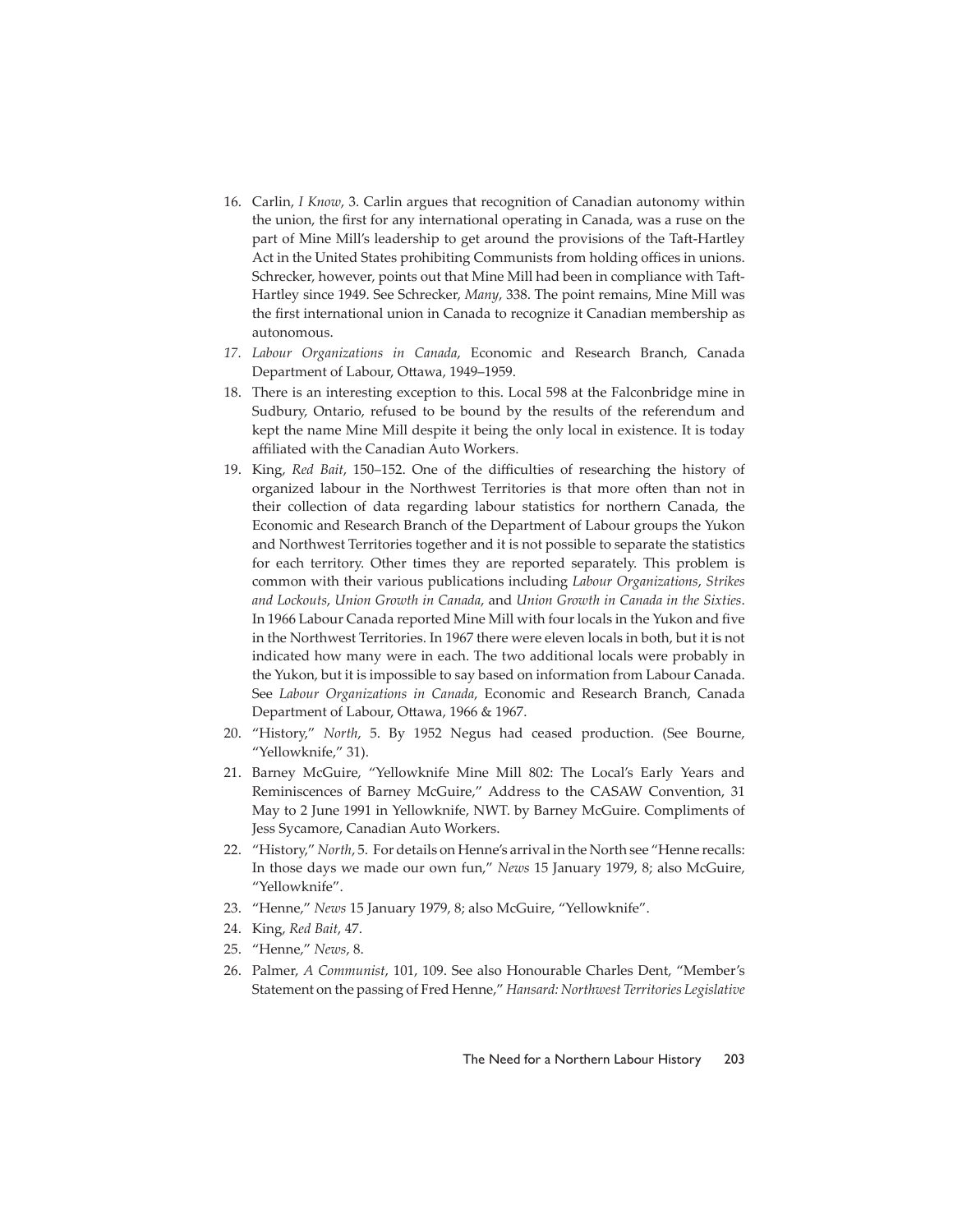*Assembly*, 70–73 (5) 23 January 1998. Also Decoursey, *Yellowknife*, 155. Decoursey describes Henne as an "almost ran" in the 1949 federal election, stating that due to a flight delay, Henne was unable to file nomination papers on time. It would appear that Henne had already joined the Conservatives by this early date as the Liberal, CCF, and an independent candidate filed papers on time and no Conservative ran. Although Decoursey states that Henne later stood as a Diefenbaker Conservative, there is no record of Henne ever running for Parliament. (See Decoursey, *Yellowknife*, 115 and 166–168; also Pierre Normandin, ed., Canadian Parliamentary Guide, Ottawa, 1953-1968).

- 27. "Henne," *News*, 8; also McGuire, "Yellowknife".
- 28. McGuire, "Yellowknife," 14; also Steadman, *Hard Lessons*, 142.
- 29. Solski, *Mine Mill*, 43–45. Given that the Eldorado mine had supplied the materials for the bomb dropped on Hiroshima, the RCMP and the Canadian military were both concerned with Port Radium's proximity to the Soviet Union fearing it would only take a small enemy force to wipe out the mine if it was attacked. All employees of the mine had to undergo RCMP security screening and fi ngerprinting. See Jenkins*, Port Radium*, 123, 192, 233, 241–243. It is also possible that legislation was passed to prohibit unions at Port Radium. In McGuire's account, the Eldorado mine was organized three times between 1945 and 1953, but each time the employer was able to break the union by using freeze-up and breakup periods to their advantage, and also by opening the employees' personal mail. (See McGuire, "Yellowknife Mine," 4.)
- 30. Palmer, *A Communist*, 108; also King, *Red Bait*, 126. One of the difficulties with Scott's account is that it is lacking in dates. Typical of memoirs and oral histories, *A Communist Life* is filled with vague reference to time such as "in the early fifties" or "after the war," etc. As a result it is often difficult to establish dates for events described in his book. In this particular case the reader can assume that Scott left Yellowknife in 1951 as he refers to his subsequent arrival in Vancouver in the next chapter as occurring "around 1951" (111).
- *31. Ibid*. Also Dent, *Hansard*.
- 32. John Campbell Wallace, "Hay River, NWT", MA Thesis, Department of Geography, University of Alberta, 1966.
- *33. NWT Data Book: 1986–87: A Complete Guide to the Northwest Territories and its Communities* (Yellowknife: Outcrop, 1986) 261–217, 188–189. Also Janet McPherson, "The Pine Point Mine" in Everett B. Peterson and Janet B. Wright, eds., *Northern Transitions: Volume One: Northern Resource and Land Use Policy Study* (Ottawa: Canadian Arctic Resources Committee, 1978), 65-110.
- 34. King, *Red Bait*, 135.
- *35. Labour Organizations in Canada: 1966*, 34. This is the last year that Labour Canada reported the number of Mine Mill locals in the Northwest Territories separately from the Yukon. In 1967 they were again combined for a total of 11 locals. At the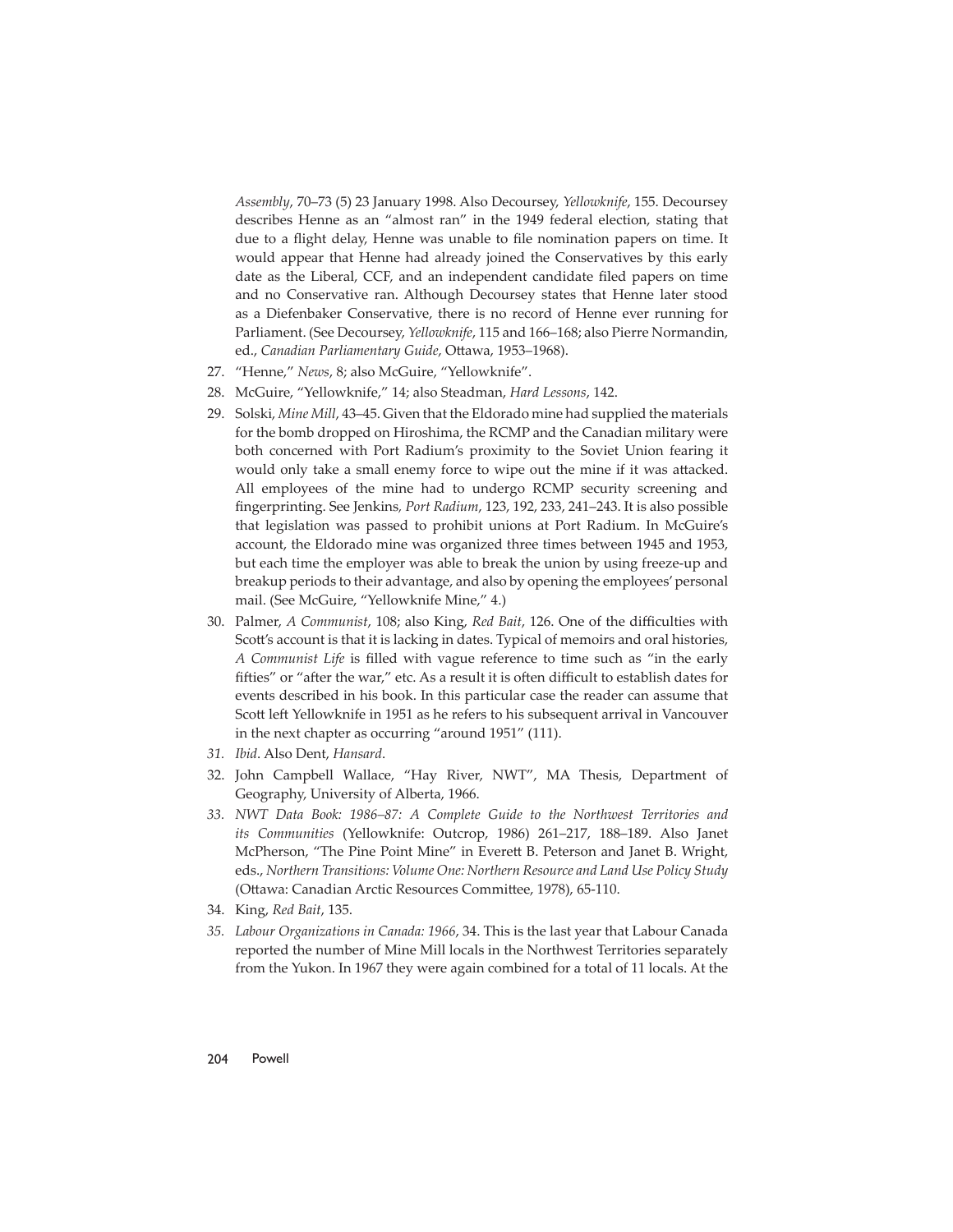same time the United Steelworkers did not represent a single worker in either territory.

- 36. "History," *North*, 5.
- 37. Selleck and Thompson, *Dying*, 7.
- 38. Personal interview, 26 August 1999. Although Gould remembered her husband's union as Steel, as already indicated, the USWA had no locals in the Northwest Territories until after the merger with Mine Mill in 1968. Gould would later distinguish herself as a union activist in her own right with the Northwest Territories Public Service Association, later renamed the Union of Northern Workers. Upon her retirement in 2002 the union established a scholarship fund in her honour.
- 39. Dale Johnson, personal interview, 24 August 1999.
- 40. Decoursey, *Yellowknife*, 44, 144–145. Also "Regina-born Liberal MP, Merv Hardie, dies," *Leader Post*, Regina, 18 October 1961, 9.
- 41. McGuire attributes 1945 as being the year in which a number of significant events unfolded for Local 802. It is worth remembering, however, that Local 802 was not established until 1946. Likely this is more an indication of a failing memory and the weaknesses of oral history in general.
- 42. McGuire, "Yellowknife," 8; Decoursey, *Yellowknife*, 145.
- 43. "Regina-born," *Leader Post*, 9.
- 44. McGuire, "Yellowknife," 7.
- 45. Hamilton, *Arctic*, 21–22.
- 46. Decoursey, *Yellowknife*, 43; McGuire, "Yellowknife," 7.
- 47. McGuire, "Yellowknife," 7.
- 48. Decoursey, *Yellowknife*, 43.
- 49. Hamilton, *Arctic*, 34.
- 50. Long after his ideological reversal Fred Henne would serve several terms as mayor of Yellowknife: 1956–1957; 1968–1973, and 1976–1979 (Dent, *Hansard*, 70-73).
- 51. McGuire, "Yellowknife," 8.
- 52. "History," *North*, 5.
- 53. At the time, Indian Affairs had only recently been transferred to this portfolio from Citizenship and Immigration at the recommendation of the recent Royal Commission on Government Organization.
- 54. Gurston Dacks, ed. *Devolution and Constitutional Development in the Canadian North* (Ottawa: Carleton University, 1990), 27.
- 55. A.W.R. Carrothers, *Report of the Advisory Commission on Development of Government in the Northwest Territories, vols. 1, 2, & Summary, (Ottawa:1966)*
- *56. Who's Who in Canada: 1966-68: An Illustrated Biographical Record of Men and Women of the Time* (Toronto: International, 1966), 421.